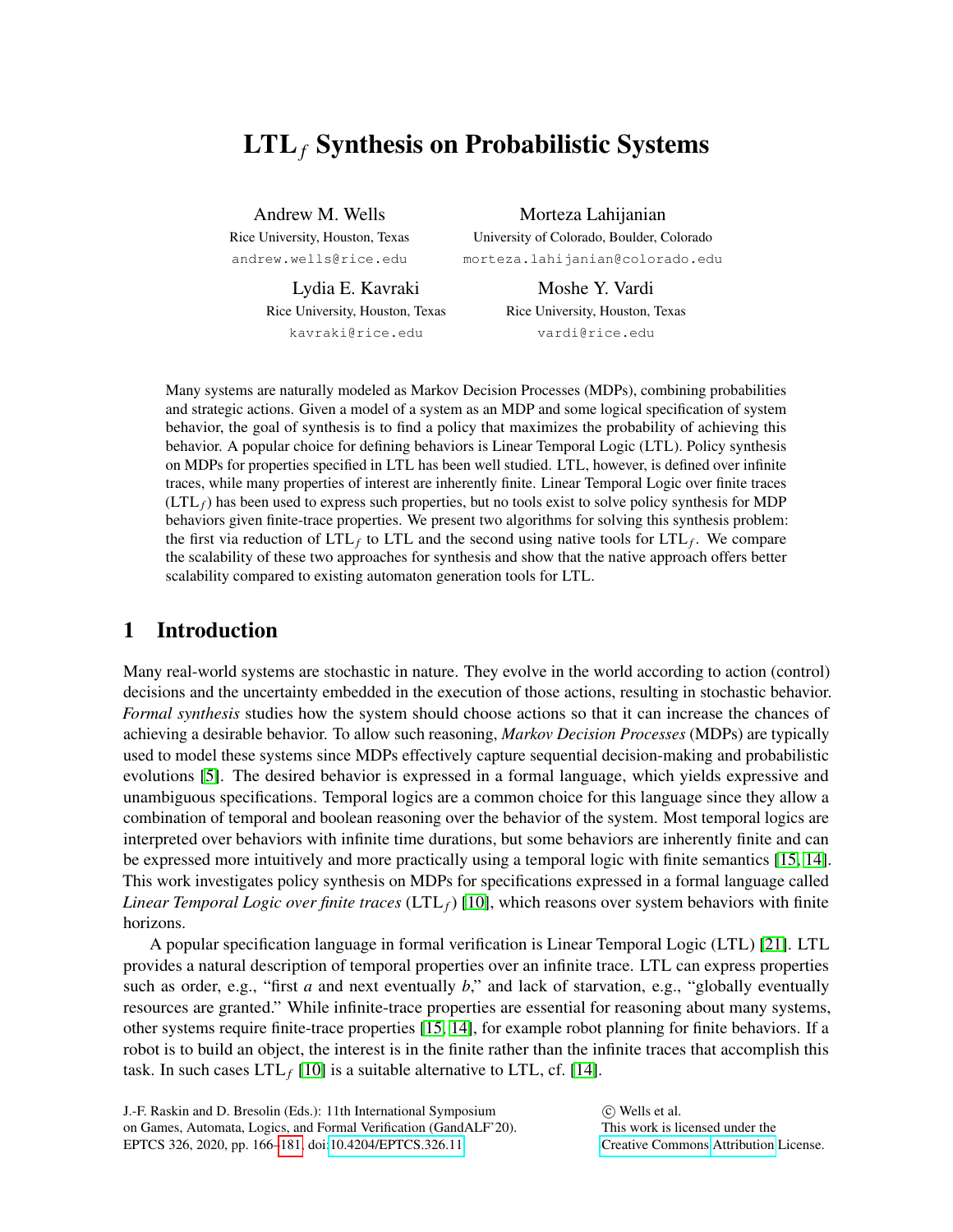A number of recent studies has focused on developing efficient frameworks for solving LTL*f*reasoning problems, e.g., [\[10,](#page-14-3) [11,](#page-14-4) [27,](#page-15-2) [15,](#page-14-1) [19,](#page-15-3) [14\]](#page-14-2). De Giacomo and Vardi [\[10\]](#page-14-3) presented a translation of LTL*<sup>f</sup>* to LTL, implying that existing tools for LTL satisfiability and synthesis can be used for LTL*<sup>f</sup>* with suitable transformations. In [\[11\]](#page-14-4), the problem of reactive synthesis from  $LTL<sub>f</sub>$  specifications that contain system (controllable) and environment (uncontrollable) variables is considered. The work shows that this problem reduces to strategy synthesis in a two-player automaton game, which is a 2EXPTIME-complete problem. To enable practical solutions to this problem, [\[27\]](#page-15-2) introduces a symbolic approach to the  $LTL<sub>f</sub>$ synthesis problem. The applications of those results in the field of robot planning are studied in [\[15,](#page-14-1) [13,](#page-14-5) [14\]](#page-14-2). In [\[19\]](#page-15-3), the fundamental problem of LTL*<sup>f</sup>* satisfiability checking is studied through a SAT-based approach. The results of those studies show that more scalable tools can be built by treating LTL*<sup>f</sup> natively*, rather than reducing to LTL, even though LTL reasoning is a more mature and extensively studied domain. The underlying assumption in all those works is that the system is either purely deterministic or purely nondeterministic. Hence, it is natural to ask whether similar results can be obtained for probabilistic systems. That is, do native LTL*<sup>f</sup>* techniques outperform reasoning by reduction to LTL?

Formal synthesis on probabilistic systems has been extensively studied in the formal-verification literature. In those studies, MDPs are a de facto modeling tool for the probabilistic system, and LTL and PCTL (probabilistic computation temporal logic) [\[5\]](#page-14-0) are the specification languages of choice. For LTL synthesis, the approach is based on first translating the specification to a *deterministic Rabin automaton* (DRA) and then solving a stochastic shortest path problem [\[24,](#page-15-4) [9\]](#page-14-6) on the product of the DRA with the MDP. Tools such as PRISM [\[18\]](#page-14-7) can solve this LTL synthesis problem efficiently with their symbolic engine. LTL<sub>f</sub> synthesis for probabilistic systems, however, has not been studied, and it is not clear whether the same tools can be extended for  $LTL_f$  reasoning with a similar efficiency.

Assigning rewards based on temporal goals has also been studied in the context of planning. In [\[23\]](#page-15-5), a logic similar to LTL*<sup>f</sup>* , \$FLTL, is considered; however, this logic cannot express properties such as "Eventually." In [\[3,](#page-14-8) [4\]](#page-14-9), PastLTL is used to describe finite properties associated with rewards. PastLTL and LTL<sub>f</sub> naturally express different properties (see [\[23\]](#page-15-5)). In [\[7,](#page-14-10) [6\]](#page-14-11), rewards can be attached to  $LTL<sub>f</sub>$  or *linear dynamic logic on finite traces* (LDL*f*) [\[10\]](#page-14-3) formulas. In all of these MDP planning works, the goal is to maximize rewards rather than to study the behavior of the MDP. These approaches use approximations that give lower bounds and converge only in the limit. Thus, they cannot necessarily give a negative answer to a decision query about a synthesis problem (e.g., does a policy with at least 95% probability into success exist?).

In this work, we present the problem of LTL*<sup>f</sup>* synthesis for MDPs. In approaching this problem, we specifically seek to answer the empirical question of which approach is more efficient; an approach based on the mature and well-studied LTL synthesis or an approach based on the unique properties of  $LTL<sub>f</sub>$ itself. The answer to this question can have a broader impact on the employment of formal methods for probabilistic systems. Hence, we introduce two solutions to this problem. The first one is based on a reduction to an LTL synthesis problem, and the second one is a native approach. For the first approach, we show a translation of the LTL*<sup>f</sup>* specification to LTL and a corresponding augmentation of the MDP that allows us to use standard tools for LTL synthesis. For the second approach, we use specialized tools to obtain an automaton that we input to standard tools in order to solve the problem.

Even though both approaches have the same theoretical complexity bound [\[5,](#page-14-0) [11\]](#page-14-4), we demonstrate that the native approach scales better than the translation to LTL through a series of benchmarking case studies. Our code and examples are available on GitHub [\[25\]](#page-15-6).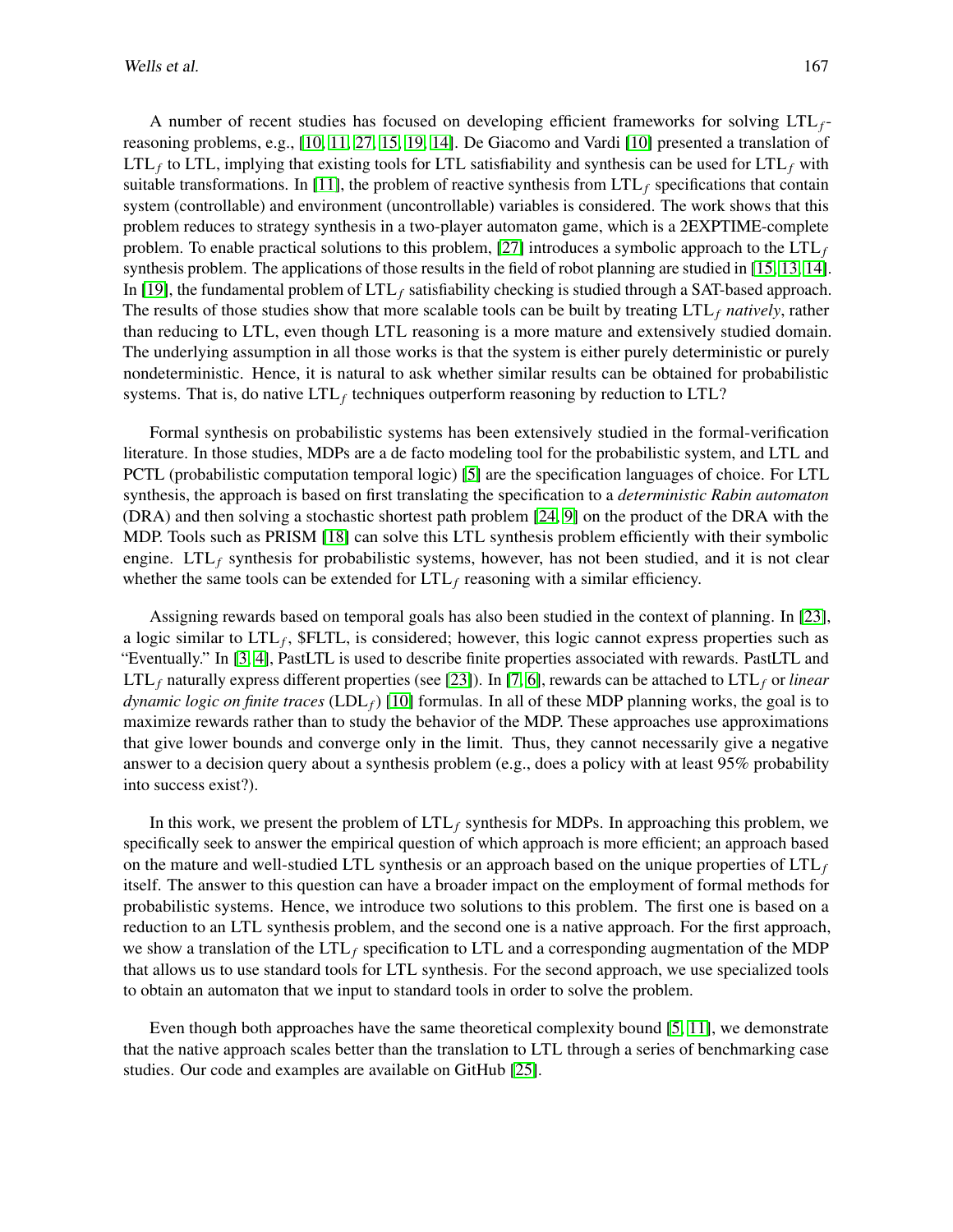## 2 Problem Formulation

Our goal is to synthesize a policy for an MDP such that the probability of satisfying a given  $LTL<sub>f</sub>$ property is maximized. First we introduce the formalisms needed to define this problem. (For a detailed treatment, see [\[5\]](#page-14-0)). In Section [2.1,](#page-2-0) we introduce Markov processes and define the labeling of a path on these processes and the probability measure associated with a set of paths. Next, we introduce LTL and the finite-trace version  $LTL<sub>f</sub>$  in Section [2.2.](#page-3-0) We then define when a path on an MDP satisfies an LTL or  $LTL_f$  formula as well as the probability of satisfaction in Section [2.3.](#page-4-0) Finally, we give our formal problem definition in Section [2.4.](#page-4-1)

### <span id="page-2-0"></span>2.1 Markov Processes

Markov processes are frequently used to model systems that exhibit stochastic behavior. While this paper deals with MDPs, it is also important to define *Discrete-Time Markov Chains* (DTMCs) as they are needed to define probability measures.

<span id="page-2-1"></span>**Definition 1** (DTMC). A labeled Discrete-Time Markov Chain *(DTMC) is a tuple*  $\mathscr{D} = (S, P, s_{init}, AP, L)$ , *where S is a countable set of states,*  $s_{init} \in S$  *is the initial state, AP is a finite set of atomic propositions,*  $L: S \to 2^{AP}$  *is a labeling function, and*  $P: S \times S \to [0,1]$  *is a transition probability function where*  $\sum_{s' \in S} P(s, s') = 1$  *for all s*  $\in S$ .

An execution of a DTMC is given by a path as defined below.

Definition 2 (Path). *A* path *w through a DTMC is an infinite sequence of states:*

*w* = *s*<sub>0</sub>*s*<sub>1</sub> ...*s*<sup>*n*</sup> ..., *such that P*(*s*<sub>*i*</sub>,*s*<sub>*i*+1</sub>) > 0 ∀*i* ≥ 0.

*Paths*(*s*) is the set of paths starting in *s*. A finite path is a path with a last state  $s_n$ . *Paths*  $f_{in}(s)$  is the set of all finite paths starting in *s*. For every path  $w \in Paths(s)$ ,  $pre(w)$  denotes the set of prefixes of *w* (similarly for  $w \in$  *Paths*<sub>*fin*</sub>(*s*)).

A trace or labeling of a path is the sequence of labels of the states in the path.

Definition 3 (Labeling of a Path). *A* labeling *(also referred to as* valuation *or* trace*) of an infinite path*  $w = s_0 s_1 \ldots s_n \ldots$  *is the sequence*  $L(s_0)L(s_1)\ldots L(s_n) \ldots$  *The labeling of a finite path is defined analogously. We use*  $L(w)$  *to denote the labeling of w.* 

To reason over the paths of a DTMC probabilistically, we need to define a probability space with a probability measure over infinite paths. To this end, we first define cylinder sets that extend a finite path to a set of infinite paths.

**Definition 4** (Cylinder Set for DTMC). *The cylinder set for some finite path*  $w \in$  *Paths*  $f_{in}(s_{init})$ *, denoted by Cyl*(*w*)*, is the set of all infinite paths that share w as a prefix:*

$$
Cyl(w) = \{w' \in Paths(s_{init}) \mid w \in pre(w')\}.
$$
 (1)

**Definition 5** (Probability Measure over Paths of a DTMC). *For the probability space*  $(\Omega, \mathcal{E}, Pr)$ *, where sample space*  $\Omega = \text{Paths}(s_{init})$ *, event space*  $\mathcal{E}$  *is the smallest* σ-*algebra on*  $\Omega$  *containing the cylinder sets of all finite paths (i.e., Cyl(w)*  $\in \mathcal{E}$  *for all w*  $\in$  *Paths*  $f_{in}(s_{init})$ *), the probability measure Pr is defined as:* 

$$
Pr(Cyl(s_0...s_n)) = \prod_{0 \le i < n} P(s_i, s_{i+1}),\tag{2}
$$

*where*  $s_0 = s_{\text{init}}$ *. This probability measure is unique per Carathéodory's extension theorem. We define*  $Pr(Cyl(s_{init})) = 1.$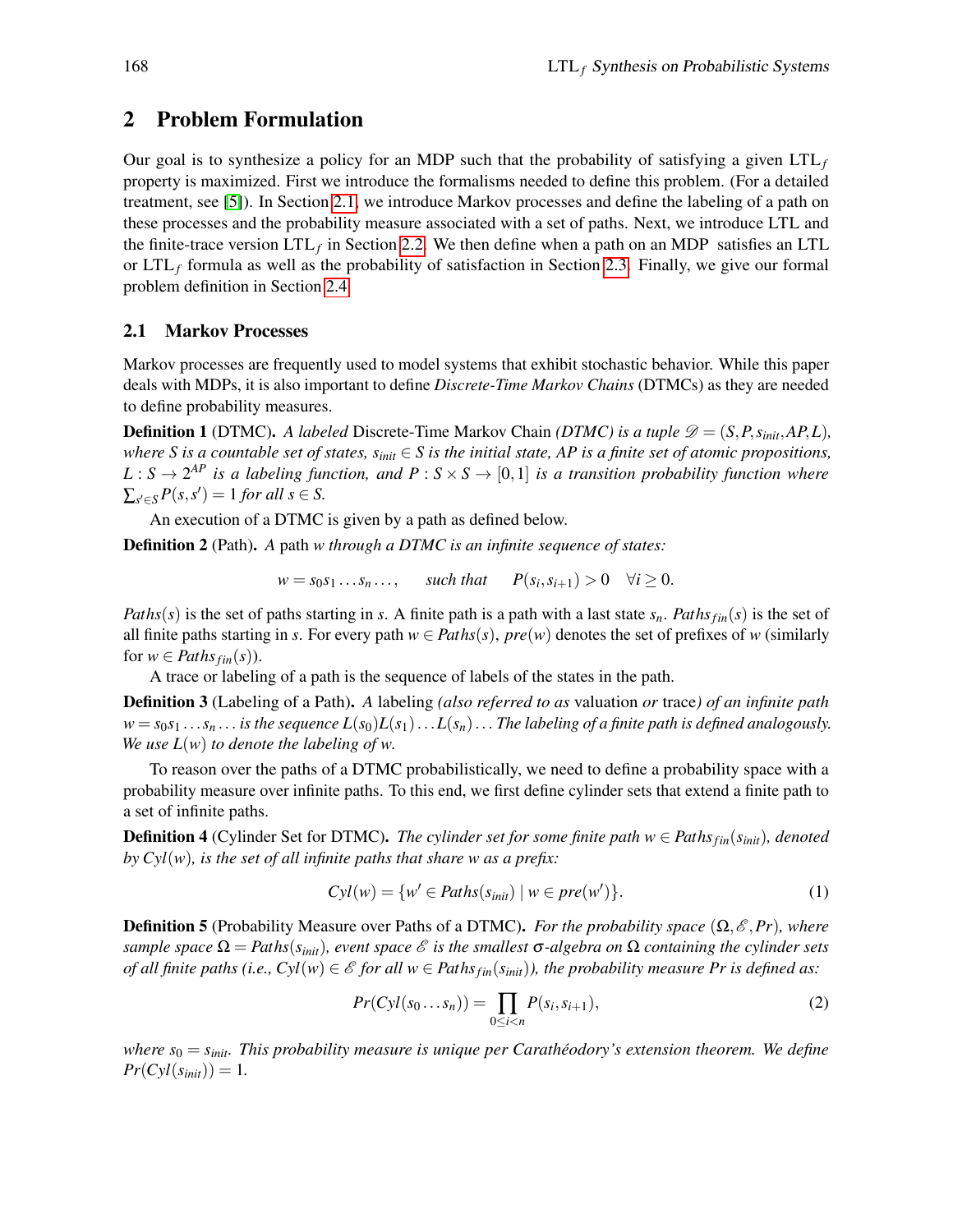Some systems exhibit not only probabilistic behavior but also non-deterministic behavior. These systems are typically modeled as Markov Decision Processes (MDPs). MDPs extend the definition of DTMCs by allowing choices of actions at each state.

**Definition 6** (MDP). A labeled Markov Decision Process *(MDP) is a tuple:*  $M = (S, A, P, s_{init}, AP, L)$ , *where sinit, AP and L are as in Def. [1](#page-2-1) and:*

- *S is a finite set of states;*
- *A* is a finite set of actions, and  $A(s) \subseteq A$  denotes the set of actions enabled at state  $s \in S$ ;
- $P: S \times A \times S \rightarrow [0, 1]$  *is the transition probability function where*  $\sum_{s' \in S} P(s, a, s') = 1$  *for all*  $s \in S$ *and*  $a \in A(s)$ *.*

*Example 1.* An example of an MDP is shown in [Figure 1.](#page-3-1) Actions  $(A = \{a_0, a_1\})$  and probabilities are shown as edge labels. State names are within each state and state labels are above each state.

The notion of path can be straightforwardly extended from DTMCs to MDPs.

Definition 7 (Path through MDP). *A* path *w through an MDP is a state followed by a sequence of action-state pairs:*

$$
y = s_0 \langle a_0, s_1 \rangle \langle a_1, s_2 \rangle \dots \langle a_{n-1}, s_n \rangle \dots
$$

such that  $s_0 = s_{init}$ ,  $a_i \in A(s_i)$ , and  $P(s_i, a_i, s_{i+1}) > 0$  for all  $i \ge 0$ . Paths $(s)$ , Paths $_{fin}(s)$  and pre $(w)$  are *defined analogously to the DTMC case.*

A *policy* (also known as an *adversary* or *strategy*) resolves the choice of actions. This induces a (possibly infinite) DTMC.

**Definition 8** (Policy). *A* policy  $\pi$ : *Paths*<sub>*fin*</sub> → *A maps every finite path*  $w = s_0 \langle a_0, s_1 \rangle \langle a_1, s_2 \rangle \dots \langle a_{n-1}, s_n \rangle$ *to an element of*  $A(s_n)$ *, i.e.,*  $\pi(w) \in A(s_n)$ .<sup>[1](#page-3-2)</sup>

The set of all policies is Π. A policy is *stationary* if  $\pi(w)$  only depends on the most recent state  $s_n$  of w denoted by *last*(*w*). Under policy  $\pi$  the action choices on M are determined. This gives us a DTMC whose states correspond to the finite paths of the MDP. We call this the DTMC induced on  $\mathcal{M}$  by policy  $\pi$  and denote this by  $\mathscr{D}^{\pi}$ . *Paths*<sup> $\pi$ </sup>(*s*) is shorthand for *Paths*(*s*) of  $\mathscr{D}^{\pi}$ . Therefore, the probability of the paths of the MDP under  $\pi$  are defined according to  $\mathscr{D}^{\pi}$ , whose probability space includes a probability measure  $Pr^{\pi}$  over infinite paths via cylinder sets that extend a finite path to a set of infinite paths. See [\[5\]](#page-14-0) for details.

### <span id="page-3-0"></span>2.2 Linear Temporal Logic

Linear temporal logic (LTL) is a popular formalism used to specify temporal properties. Here, we are interested in LTL interpreted over finite traces, but we must still define LTL as we use a reduction to LTL as one of our two approaches to synthesis.

Definition 9 (LTL Syntax). *An* LTL *formula is built from a set of propositional symbols Prop and is closed under the boolean connectives as well as the "next" operator X and the "until" operator U :*

$$
\varphi ::= \top | p | (\neg \varphi) | (\varphi_1 \wedge \varphi_2) | (X\varphi) | (\varphi_1 U \varphi_2),
$$

*where*  $p \in Prop$ .

<span id="page-3-1"></span>

Figure 1: Example MDP.

<span id="page-3-2"></span><sup>&</sup>lt;sup>1</sup>Here, we focus on deterministic policies as they are sufficient for optimality of LTL (and  $LTL_f$ ) properties on MDPs [\[5\]](#page-14-0).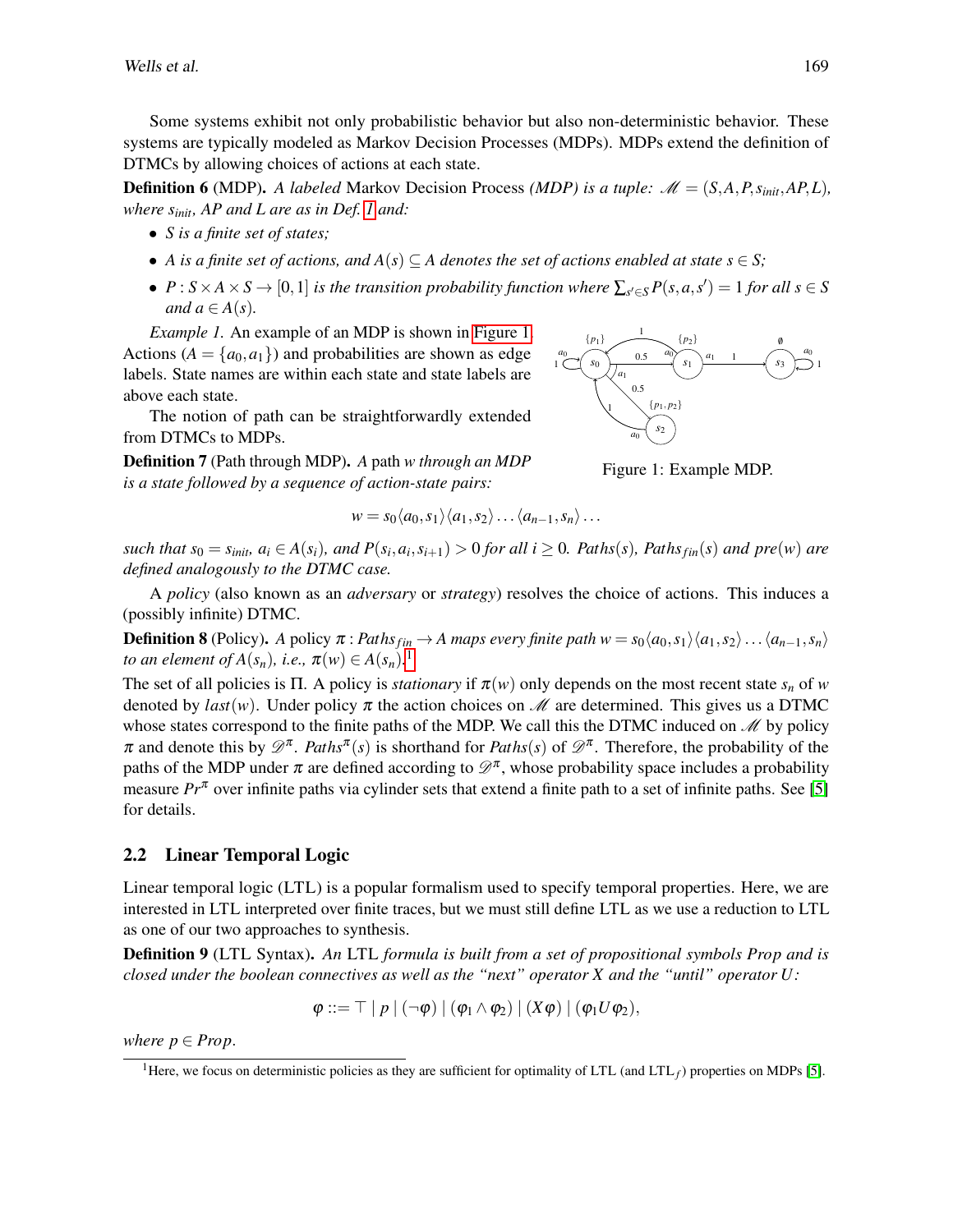The common temporal operators "eventually" (*F*) and "globally" (*G*) are defined as:  $F \varphi = \top U \varphi$ and  $G\phi = \neg F \neg \phi$ . The semantics of LTL are defined over infinite traces (for full definition, see [\[21\]](#page-15-1)). An LTL formula φ defines an ω-regular language  $\mathscr{L}(\varphi)$  over alphabet  $2^{Prop}$ .

Next we define  $LTL_f$ . To distinguish between the formulas of the two logics, we use  $\varphi$  for LTL and  $\phi$  for LTL<sub>f</sub> formulas.

Definition 10 (LTL*<sup>f</sup>* Syntax & Semantics). *An* LTL*<sup>f</sup> formula has identical syntax to* LTL*, but the semantics is defined over finite traces. Let* |ρ| *and* ρ*<sup>i</sup> denote the length of trace* ρ *and the symbol in the i th position in*  $\rho$ *, respectively, and*  $\rho$ *,i*  $\models \phi$  *is read as: "the i<sup>th</sup> step of trace*  $\rho$  *is a model of*  $\phi$ *." Then,* 

- $\bullet$   $\rho, i \models \top;$
- $\bullet \ \rho, i \models p \text{ iff } p \in \rho_i;$
- $\bullet$   $\rho$ *,i*  $\models \neg \phi$  *iff*  $\rho$ *,i*  $\models \phi$ ;
- $\rho, i \models \phi_1 \land \phi_2$  *iff*  $\rho, i \models \phi_1$  *and*  $\rho, i \models \phi_2$ ;
- $\rho, i \models X \phi \text{ iff } |\rho| > i+1 \text{ and } \rho, i+1 \models \phi;$
- $\rho, i \models \phi_1 U \phi_2$  *iff*  $\exists j \text{ s.t. } i \leq j < |\rho|$  and  $\rho, j \models \phi_2$  and  $\forall k, i \leq k < j$ ,  $\rho, k \models \phi_1$ .

We say finite trace  $\rho$  satisfies formula  $\phi$ , denoted by  $\rho \models \phi$ , iff  $\rho, 0 \models \phi$ . An LTL<sub>f</sub> formula  $\phi$  defines a language  $\mathscr{L}(\phi)$  over the alphabet  $2^{Prop}$ .  $\mathscr{L}(\phi)$  is a star-free regular language [\[10\]](#page-14-3).

#### <span id="page-4-0"></span>2.3 Satisfaction of Temporal Logic Specification

Here, we define what it means for an MDP to satisfy an LTL or  $LTL<sub>f</sub>$  formula.

Definition 11 (Path satisfying LTL). *For a pair (*M*,* ϕ*) of an MDP and an* LTL *formula where the atomic propositions of M match the propositions of*  $\varphi$  *(i.e., Prop* = AP), we say that an infinite path w on M satisfies specification  $\varphi$  if the labeling of w is in the language of  $\varphi$ , i.e.,  $L(w) \in \mathcal{L}(\varphi)$ .

Following [\[27\]](#page-15-2), we define finite satisfaction (of an  $LTL_f$  formula) as follows.

Definition 12 (Path satisfying LTL*f*). *For a pair (*M*,* φ*) of an MDP and an* LTL*<sup>f</sup> formula where the atomic propositions of* M *match the propositions of* φ *(i.e., Prop* = *AP), we say that a (possibly finite) path w of* M *satisfies specification* φ *if at least one prefix of w is in the language of* φ*, i.e.,*

$$
w \models \phi \quad \Leftrightarrow \quad \exists w' \in pre(w) \ s.t. \ L(w') \in \mathcal{L}(\phi). \tag{3}
$$

Intuitively, this corresponds to a system that can declare its execution complete after satisfying its goals.  $LTL<sub>f</sub>$  is suitable for specifications that are to be completed in finite time.

**Definition 13** (Probability of  $LTL_f$  satisfaction). *The probability of satisfying an*  $LTL_f$  *property*  $\phi$  *in*  $M$  $under \; policy \; \pi \; is \; Pr(\mathcal{M}^\pi \models \phi) = Pr^\pi(w \in Paths^\pi(s_{\text{init}}) \; | \; w \models \phi).$ 

#### <span id="page-4-1"></span>2.4 Problem Statement

We formalize the problem of  $LTL_f$  synthesis on MDPs as:

<span id="page-4-2"></span>**Problem 1** (LTL<sub>f</sub> synthesis on MDPs). *Given MDP M* and an LTL<sub>f</sub> formula φ, compute a policy π<sup>\*</sup> *that maximizes the probability of satisfying* φ*, i.e.,*

$$
\pi^* = \arg\max_{\pi \in \Pi} Pr(\mathcal{M}^\pi \models \phi),
$$

*as well as this probability, i.e.,*  $Pr(\mathscr{M}^{\pi^*} \models \phi)$ *.*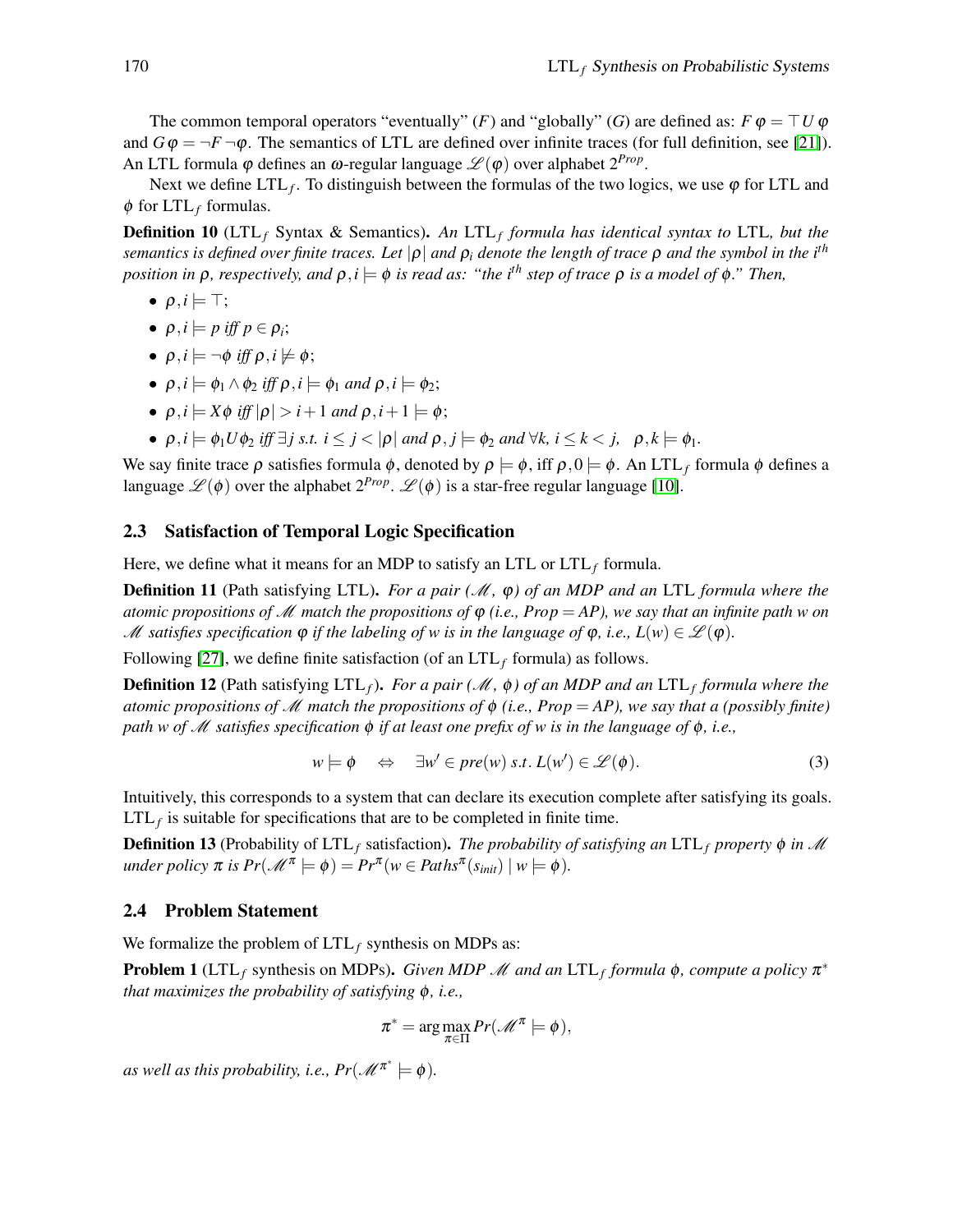### 3 Synthesis Algorithms

We introduce two approaches to  $LTL_f$  policy synthesis on MDPs. The first approach is based on reduction to classical LTL policy synthesis on MDPs. The second approach is through a translation of  $LTL<sub>f</sub>$ formulas to first order logic formulas, which can be translated to a symbolic deterministic automaton. In this section, we detail these two algorithms, and in Section [4,](#page-8-0) we show that the second approach scales better than the classical LTL approach.

### <span id="page-5-1"></span>3.1 Reduction to LTL Synthesis

We can reduce the problem of LTL*<sup>f</sup>* policy synthesis on MDPs to a classical LTL policy synthesis. The algorithm consists of two main steps: (1) construction of an MDP  $\mathcal{M}'$  from  $\mathcal{M}$  by augmenting it with an additional state and atomic proposition, and (2) translation of  $LTL_f$  formula  $\phi$  on the labels of  $\mathcal M$  to its equivalent LTL formula  $\varphi$  on the labels of  $\mathcal{M}'$ .

#### 3.1.1 Augmented MDP

Recall that the semantics of LTL*<sup>f</sup>* formulas is over finite traces whereas the interpretation of LTL formulas is over infinite traces. In order to reduce the  $LTL<sub>f</sub>$  synthesis problem to an LTL one, we need to be able to capture the finite paths (traces) of  $\mathcal M$  that satisfy  $\phi$  and extend them to infinite paths (traces). Specifically, we need those satisfying finite paths that contain no  $\phi$ -satisfying proper prefixes, i.e., satisfy  $\phi$  for the first time. To this end, we allow the system (policy) to decide when to "terminate." We view the system to be "alive" until termination, at which point it is no longer alive. Then, we define an LTL formula that requires the system to be alive while it has not satisfied  $\phi$  and to terminate after satisfying  $\phi$ .

To this end, we augment MDP  $\mathcal{M}$  with a terminal action and state and an atomic proposition *alive*. Formally, we construct MDP  $\mathcal{M}' = (S', A', P', s'_{\text{init}}, AP', L')$ , where  $S' = S \cup \{s_{\text{term}}\}, A' = A \cup \{a_{\text{term}}\},$  $s'_{\text{init}} = s_{\text{init}}$ ,  $AP' = AP \cup \{alive\}$ ,

$$
A'(s) = \begin{cases} A(s) \cup \{a_{\text{term}}\} & \text{if } s \neq s_{\text{term}} \\ \{a_{\text{term}}\} & \text{if } s = s_{\text{term}} \end{cases}, \qquad L'(s) = \begin{cases} L(s) \cup \{alive\} & \text{if } s \neq s_{\text{term}} \\ \emptyset & \text{if } s = s_{\text{term}} \end{cases},
$$
\n
$$
P'(s, a, s') = \begin{cases} P(s, a, s') & \text{if } s \in S, a \in A, s' \in S \\ 0 & \text{if } s \in S, a \in A, s' = s_{\text{term}} \\ 1 & \text{if } s \in S', a = a_{\text{term}}, s' = s_{\text{term}} \end{cases} \tag{4}
$$

In this MDP, the system can decide to terminate by taking action  $a<sub>term</sub>$ , in which case it transitions to state *s*term with probability one and remains there forever. The labeling of the corresponding path includes the atomic proposition *alive* at every time step until *s*term is visited and is empty thereafter.

*Example 2.* [Figure 2](#page-5-0) illustrates the augmented MDP  $\mathcal{M}'$  constructed from the example MDP M in [Figure 1.](#page-3-1) State *s*term along with the dashed edges and atomic proposition *alive* are added to  $\mathcal{M}$ . The dashed edges are enabled by action  $a_{\text{term}}$  and have transition probability of one. The label of *s*term is the empty set, and the labels of the rest of the states contain *alive*.

<span id="page-5-0"></span>

Figure 2: Augmented MDP constructed from  $M$  in Fig. [1.](#page-3-1)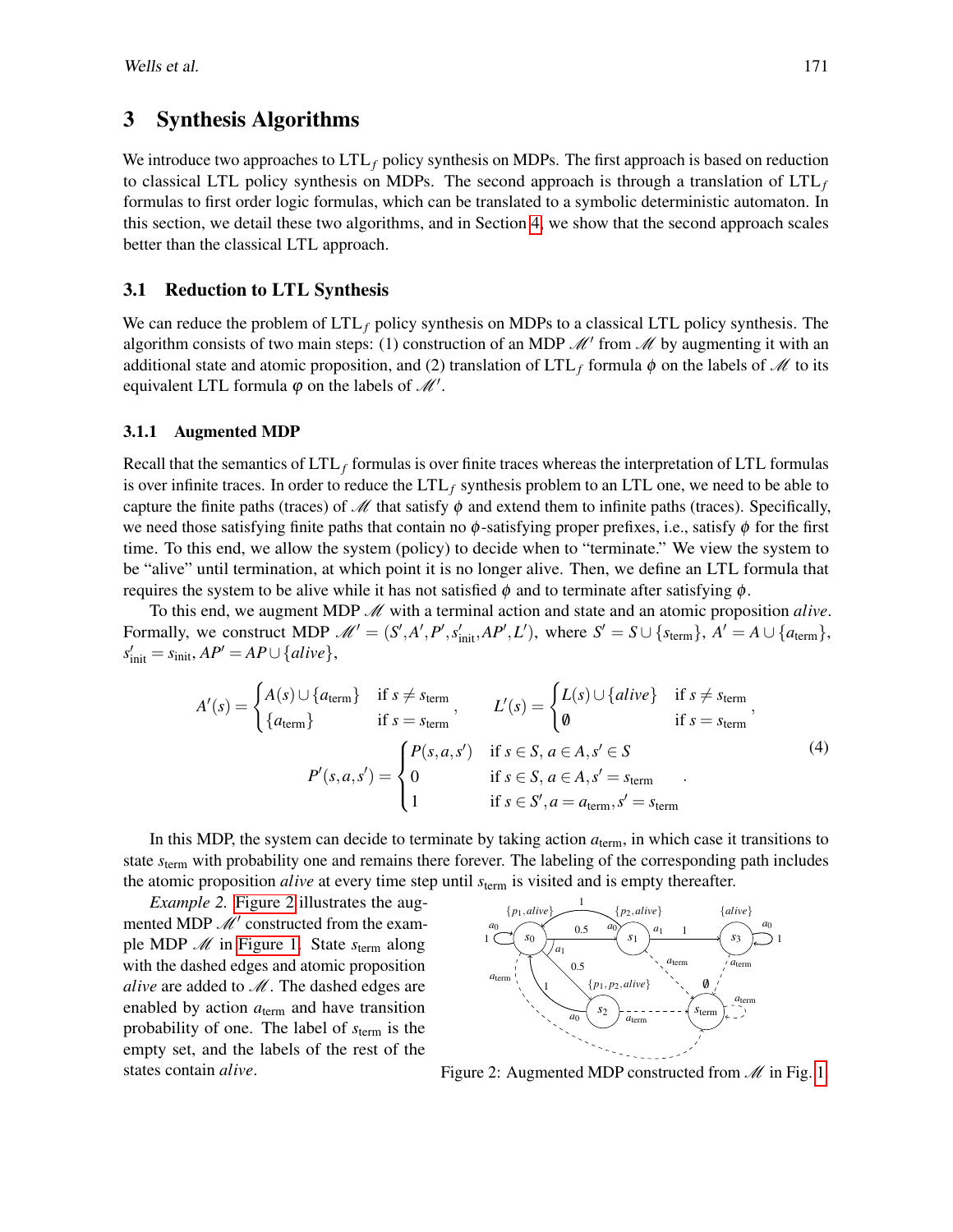With this augmentation, the system is able to terminate once a satisfying finite path is generated. We show that, for finite properties, the maximum probability of satisfaction in  $\mathcal{M}$  equals the maximum probability of satisfaction in  $\mathcal{M}'$  under a policy that enforces a visit to  $s_{\text{term}}$ .

Let *Paths*<sub>*fin*, $\phi \subseteq$  *Paths*<sub>*fin</sub>*(*s*<sub>init</sub>) be a set of finite paths of interest in arbitrary MDP M. Denote the</sub></sub> probability of satisfaction of infinite paths with prefixes from  $Paths_{fin, \phi}$  under policy  $\pi \in \Pi$  by:

$$
Pr(\mathcal{M}^{\pi} \models Paths_{fin,\phi}) = Pr^{\pi}(w \in Paths^{\pi}(s_{init}) \mid pre(w) \cap Paths_{fin,\phi} \neq \emptyset).
$$
 (5)

The following lemma states the equivalence of the maximum probability of satisfying this set of paths in  $M$  and  $M'$ .

<span id="page-6-0"></span>**Lemma 1.** Let Paths  $_{fin, \phi} \subseteq$  Paths  $_{fin}(s_{init})$  be a set of finite paths of interest of MDP M. Further, let M' *be the augmented version of M and*  $\Pi'$  *be the set of policies of M<sup>1</sup> that enforce a visit to state s<sub>term</sub> (take action aterm). Then, it holds that*

$$
\max_{\pi \in \Pi} Pr(\mathcal{M}^{\pi} \models Paths_{fin,\phi}) = \max_{\pi' \in \Pi'} Pr(\mathcal{M}'^{\pi'} \models Paths_{fin,\phi}). \tag{6}
$$

*Proof.* We prove the results by showing that  $L$ HS  $\leq$  RHS and then  $L$ HS  $\geq$  RHS.

*Case 1.* We want to prove that:

$$
\max_{\pi \in \Pi} Pr(\mathscr{M}^\pi \models Paths_{fin,\phi}) \leq \max_{\pi' \in \Pi'} Pr(\mathscr{M}'^{\pi'} \models Paths_{fin,\phi}).
$$

Consider policy  $\pi \in \Pi$  on  $\mathcal{M}$ . We can construct policy  $\pi'$  on  $\mathcal{M}'$  from  $\pi$  as follows:

$$
\pi'(w_{fin}) = \begin{cases} \pi(w_{fin}) & \text{if } w_{fin} \notin Paths_{fin, \phi} \land last(w_{fin}) \neq s_{\text{term}} \\ a_{\text{term}} & \text{otherwise.} \end{cases}
$$

Recall the probability measure given by the cylinder set  $Pr(Cyl(s_0...s_n)) = \prod_{0 \le i < n} P(s_i, \pi^*(s_i), s_{i+1})$ and that the transition probability under  $a_{\text{term}}$  is always 1. Thus from optimal policy  $\pi^*$  on  $\mathcal{M}$ , we can construct  $\pi'$  on  $\mathcal{M}'$  with equal probability.

*Case 2.* Next we prove that:

$$
\max_{\pi \in \Pi} Pr(\mathscr{M}^\pi \models Paths_{fin,\phi}) \geq \max_{\pi' \in \Pi'} Pr(\mathscr{M}'^{\pi'} \models Paths_{fin,\phi}),
$$

Consider an optimal policy  $\pi^{\prime*}$  on  $\mathcal{M}'$ . By assumption, we know that  $\pi^{\prime*}$  chooses  $a_{\text{term}}$  at some finite point along any path. Consider an arbitrary path and let  $a_{\text{term}}$  be chosen as the  $n + 1$ <sup>th</sup> action:  $w^{\prime*} =$  $s_0 \dots s_n s_{\text{term}} \dots$  Let  $k \le n$  be the smallest natural number such that  $w' = s_0 \dots s_k \in Paths_{fin,\phi}$ . Then consider policy  $\pi'$  which takes action  $a_{\text{term}}$  at state  $s_k$  and with probability 1 transitioned to state  $s_{\text{term}}$  ( $\pi'$  and  $\pi^{k}$  may be identical). Recall the probability measure given by the cylinder set  $Pr(Cyl(s_0...s_n))$  =  $\prod_{0 \le i < n} P(s_i, \pi^{i*}(s_i), s_{i+1})$ . Thus, because  $a_{\text{term}}$  has probability 1,  $Pr(\mathcal{M}^{i\pi^i} \models Path s_{fin,\phi}) \ge Pr(\mathcal{M}^{i\pi^{i*}} \models$ *Paths*<sub>*fin,φ*). We can map  $\pi'$  to a policy  $\pi$  for M with the same probability of satisfaction by changing</sub> every choice of  $a_{\text{term}}$  to an arbitrary available action. Thus, from (optimal policy)  $\pi'$  we can construct a policy  $\pi$  on  $\mathcal M$  with an equal probability of satisfaction.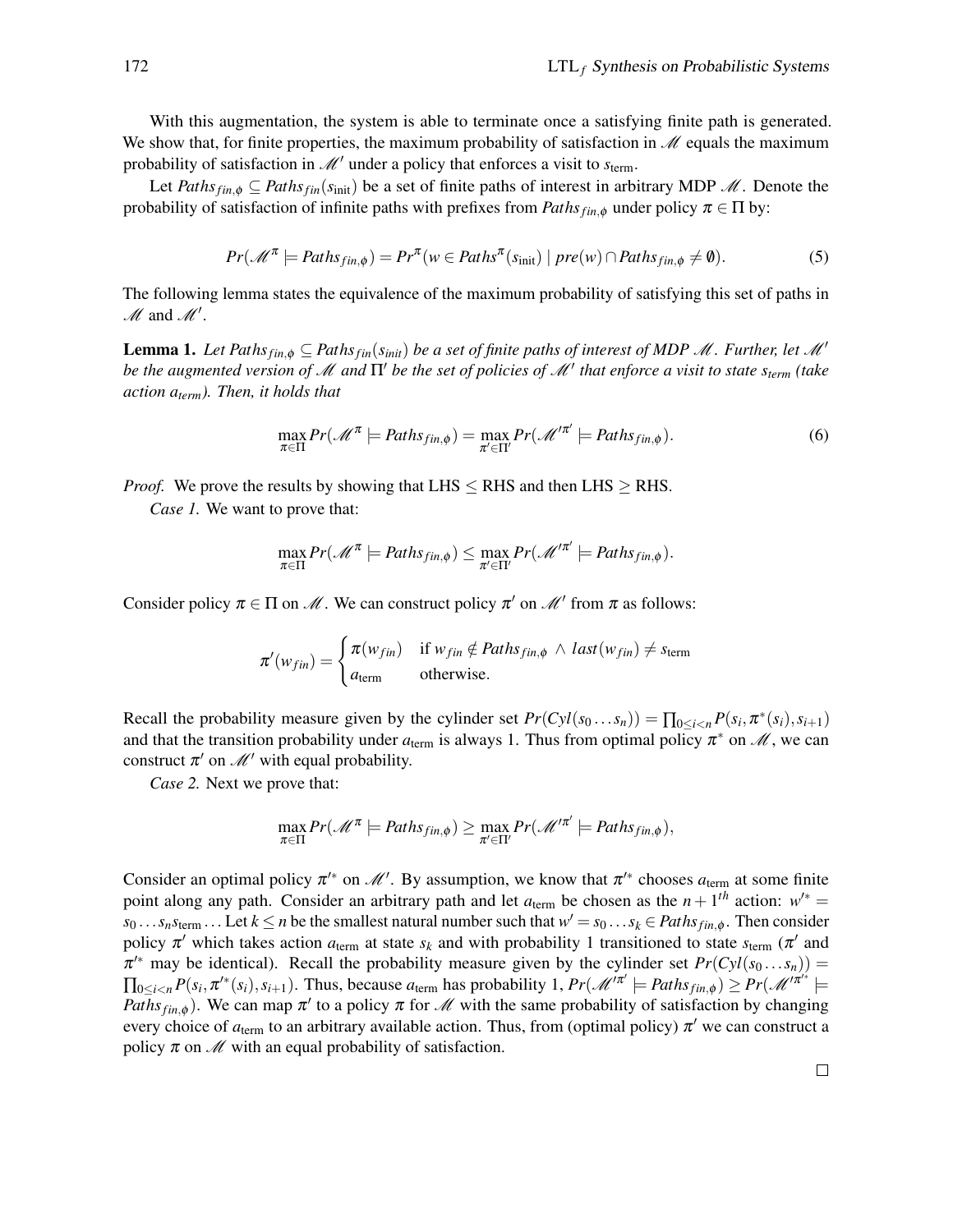#### 3.1.2 LTL $_f$  to LTL

To translate an LTL<sub>f</sub> formula on M to its equivalent LTL formula on M', we follow [\[10\]](#page-14-3). Let  $\Phi_f$  be the set of LTL<sub>f</sub> formulas  $\phi$  defined over atomic propositions in *AP* and  $\Phi$  be the set of LTL formulas  $\phi$ defined over  $AP'$ . Then  $g : \Phi_f \to \Phi$  is defined as:

$$
g(\phi) = t(\phi) \land (alive \, U \, (G\neg alive)), \tag{7}
$$

where  $t : \Phi_f \to \Phi$  is inductively defined as:

- $t(p) = (p \land alive)$ , where  $p \in AP$ ;
- $t(\neg \phi) = \neg t(\phi);$
- $t(\phi_1 \wedge \phi_2) = t(\phi_1) \wedge t(\phi_2);$
- $t(X \phi) = X$  (*alive*  $\wedge t(\phi)$ );
- $t(\phi_1 U \phi_2) = t(\phi_1) U (alive \wedge t(\phi_2)).$

In this construction, mapping *t* ensures that *alive* is present in the last letter of every finite trace that satisfies  $\phi$ . Then, *g* translates  $\phi$  to  $\phi$  by requiring *alive* to be true until  $\phi$  is satisfied and false thereafter. In other words, the translated LTL formula  $\varphi = g(\phi)$  requires the system to terminate after it satisfies  $\phi$ .

<span id="page-7-0"></span>**Theorem 1.** *Given an MDP*  $\mathcal{M}$  *and its augmentation*  $\mathcal{M}'$  *as well as an LTL<sub>f</sub> formula*  $\phi$  *and the corresponding* LTL *formula g*(φ)*, then*

$$
\max_{\pi \in \Pi} Pr(\mathscr{M} \models \phi) = \max_{\pi' \in \Pi'} Pr(\mathscr{M}' \models g(\phi)),
$$

where  $\Pi'$  is the set of all policies in  $\mathscr{M}'.$ 

*Proof.* This follows through an application of Lemma [1](#page-6-0) and a proof that the finite paths on  $\mathcal{M}$  satisfying  $\phi$  correspond to the infinite paths on  $\mathcal{M}'$  satisfying  $g(\phi)$ . First we note that the termination assumption of Lemma [1](#page-6-0) (i.e., that policies visit  $s_{\text{term}}$ ) is met because  $g(\phi)$  contains the clause  $(aliveU(G\neg alive)$ ). For all  $s \in \mathcal{M}$  and  $s' \in \mathcal{M}' \setminus \{s_{\text{term}}\}$ :  $L(s) = L(s') \setminus \{alive\}$ . Recall that  $s_{\text{term}}$  is a sink state with label  $\emptyset$ . Then from [\[10\]](#page-14-3) it follows that finite paths of  $\mathcal M$  that satisfy  $\phi$  correspond to paths in  $\mathcal M'$  that satisfy  $g(\phi)$ .

A direct result of the above theorem is the reduction of LTL*<sup>f</sup>* policy synthesis to classical LTL policy synthesis on MDPs.

Corollary 1. *The policy synthesis to maximize the probability of satisfying* LTL*<sup>f</sup> formula* φ *on* M *can be reduced to the* LTL *maximal policy synthesis problem.*

Therefore, to solve Problem [1,](#page-4-2) we can use LTL synthesis on augmented MDP  $\mathcal{M}'$  and property  $\varphi = g(\varphi)$ . The general LTL synthesis algorithm is well-established [\[5\]](#page-14-0) and follows the following steps: (1) translation of the LTL formula to a DRA, (2) composition of the DRA with the MDP, which results in another MDP called the product MDP, (3) identification of the maximal end-components on the product MDP that satisfy the accepting condition of DRA, and finally (4) solving the maximal reachability probability problem (stochastic shortest path problem) [\[9\]](#page-14-6) on the product MDP with the accepting endcomponents as the target states. There exist many tools such as PRISM [\[18\]](#page-14-7) that can solve the LTL synthesis problem. Specifically, PRISM has a symbolic implementation of this algorithm, enabling fast computations. In Section [4,](#page-8-0) however, we show that the native approach introduced below outperforms the LTL-reduction approach even by using PRISM's symbolic engine.

 $\Box$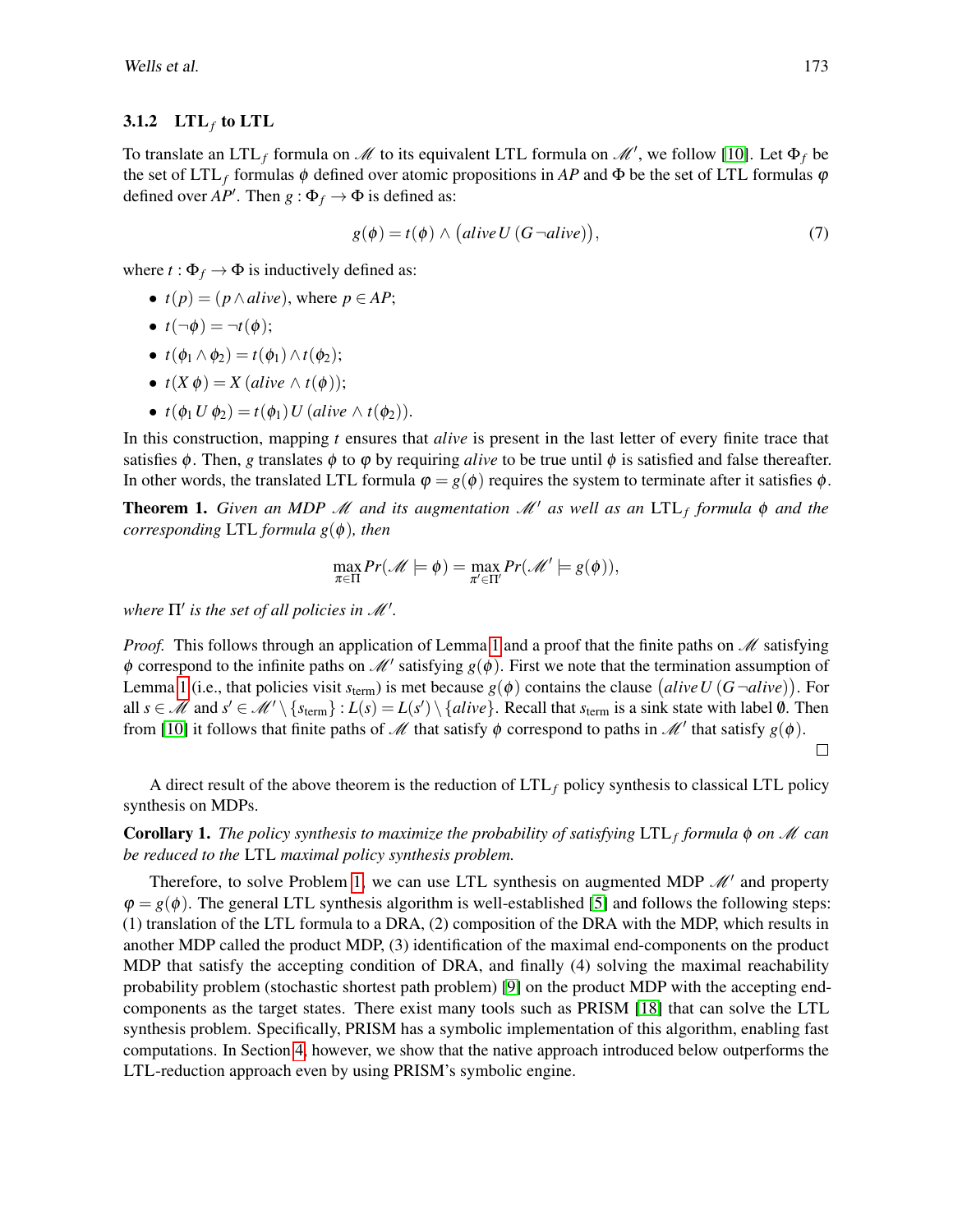.

#### 3.2 Native Approach

In the native approach, we first convert the LTL*<sup>f</sup>* formula into a *deterministic finite automaton* (DFA) using specialized tools [\[27\]](#page-15-2). Then we take the product of this automaton with the MDP. Finally, we synthesize a strategy by solving the maximal reachability probability problem on this product MDP.

#### 3.2.1 Translation to DFA

A Deterministic Finite Automaton (DFA) is a tuple:  $\mathscr{A} = (Q, \Sigma, \delta, q_0, F)$ , where Q is the set of states,  $\Sigma$ the alphabet,  $\delta : Q \times \Sigma \mapsto Q$  the transition function,  $q_0$  the initial state and *F* the set of accept states. A finite *run* of a DFA on a trace  $\rho = \rho_0 \rho_1 \dots \rho_n$ , where  $\rho_i \in \Sigma$ , is the sequence of states  $q_0 q_1 \dots q_{n+1}$  such that  $q_{i+1} = \delta(q_i, \rho_i)$  for all  $0 \le i \le n$ . This run is accepting if  $q_{n+1} \in F$ .

Following [\[27\]](#page-15-2), we translate  $LTL_f$  to a DFA using MONA [\[16\]](#page-14-12).  $LTL_f$  is expressively equivalent to First-order Logic on finite words, which in turn is a fragment of Weak Second-order Theory of One Successor. We use the translation given in [\[10\]](#page-14-3) to convert LTL*<sup>f</sup>* formula φ to a First-order Logic formula. MONA offers translations from Weak Second-order Theory of One or Two Successors (WS1S/WS2S) to a DFA that accepts precisely the language of our  $LTL_f$  formula  $\phi$ . We denote this DFA by  $\mathscr{A}_{\phi}$ .

#### 3.2.2 Product of DFA with MDP

Given DFA  $\mathscr{A}_{\phi}$ , we can take the product with the MDP  $\mathscr{M}$  to achieve a new MDP  $M \times \mathscr{A}_{\phi}$  as follows. The product of MDP  $\mathcal{M} = (S, A, P, s_{init}, AP, L)$  and DFA  $\mathcal{A}_{\phi} = (Q, \Sigma, q_0, \delta, F)$  is an MDP

$$
\mathscr{M} \times \mathscr{A}_{\phi} = (S \times Q, A, P^{\mathscr{M} \times \mathscr{A}_{\phi}}, (s_{\text{init}}, q_{\text{init}})),
$$

where  $q_{\text{init}} = \delta(q_0, L(s_{\text{init}}))$ , and

$$
P^{\mathscr{M}\times\mathscr{A}_{\phi}}((s,q),a,(s',q')) = \begin{cases} P(s,a,s') & \text{if } q' = \delta(q,L(s)) \\ 0 & \text{otherwise} \end{cases}
$$

The paths of this product MDP have one-to-one correspondence to the paths of MDP  $\mathcal{M}$  as well as the runs of  $\mathscr{A}_{\phi}$ . Therefore, the projection of the paths of  $\mathscr{M} \times \mathscr{A}_{\phi}$  that reach state  $(s, q)$ , where  $q \in F$ , on  $\mathscr{A}_{\phi}$ are accepting runs and on  $\mathcal M$  are  $\phi$ -satisfy paths. Thus, we solve Problem [1](#page-4-2) by synthesizing an optimal policy on this product MDP, using standard tools for the maximal reachability probability problem as discussed in Sec. [3.1.](#page-5-1) The resulting policy is stationary on the product MDP but history-dependent on  $\mathcal{M}$ .

In theory, both the LTL approach and the native approach exhibit runtimes doubly-exponential in the size of the formula, due to the need to construct deterministic automata [\[8,](#page-14-13) [11\]](#page-14-4). In practice, the native approach's translation to a DFA using specialized tools offers better runtime and memory usage compared to the LTL-based approach. Additionally, it produces a minimal DFA, while the LTL pipeline produces an  $\omega$ -automaton which cannot be minimized effectively by existing tools. We show the benefits of the native approach experimentally in Sec. [4.](#page-8-0)

# <span id="page-8-0"></span>4 Evaluation

We evaluate the proposed synthesis approaches through a series of benchmarking case studies. Below, we provide details on our implementation, experimental scenarios, and obtained results. A version of our tool along with examples is available on GitHub [\[25\]](#page-15-6).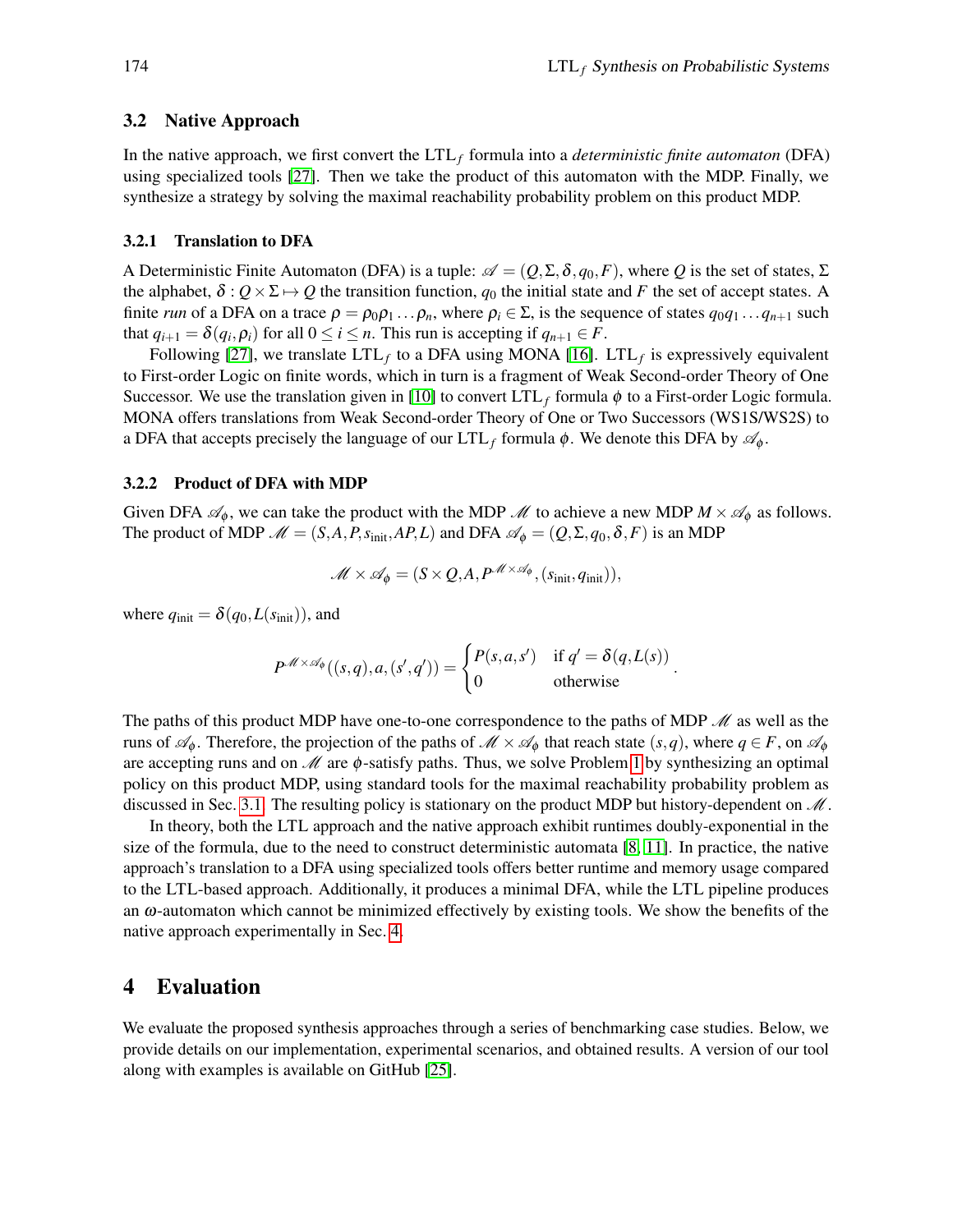### 4.1 Experimental Framework

We run our experiments using the PRISM framework [\[18\]](#page-14-7). PRISM uses a symbolic encoding of MDPs as well as an encoding of automata as a list of edges, where the labels of edges are encoded symbolically using BDDs. PRISM supports several tools for the LTL-to-automata translation. We tested PRISM's built-in translator as well as Rabinizer, LTL3DRA and SPOT [\[17,](#page-14-14) [2,](#page-14-15) [12\]](#page-14-16). Of these, PRISM's built in conversion and SPOT performed significantly better than the others, and were used for evaluation.

We note that we also considered a comparison study against MoChiBa [\[22\]](#page-15-7), a tool based on PRISM that uses Limit-Deterministic Büchi Automata. Unfortunately, it is not possible to conduct this study since the current implementation of MoChiBa does not support loading automata from external tools and only runs with a modified implementation of PRISM's explicit engine. Our tests use PRISM's Hybrid engine (enabled by default). We leave a comparison of our DFA-based approach for LTL*<sup>f</sup>* synthesis to an approach based on Limit-Deterministic Büchi Automata to future work.

In the implementation of the LTL-reduction approach, we augment the MDP and convert the  $LTL<sub>f</sub>$ formula into an equivalent LTL formula as described in Section [3.1.](#page-5-1) Then, we input both the LTL formula and the modified MDP into PRISM for synthesis. In the implementation of the native approach, we invoke PRISM on the original  $LTL_f$  formula and MDP and use an external tool to convert the  $LTL_f$  formula into a DFA using MONA [\[16\]](#page-14-12) then convert from MONA's format to the HOA format [\[1\]](#page-14-17). Note that external tools (SPOT and our native approach) read from hard disk, whereas using PRISM's built-in conversion avoids this. Nevertheless, even including this time, the native approach (and sometimes SPOT) typically gives better performance as shown below. All experiments are run on a computer with an Intel i7-8550U and 16GB of RAM. PRISM is run using the default settings.

### 4.2 Experimental Scenarios

### 4.2.1 Test MDPs

We consider four types of MDPs: *Gridworld*, *Dining Philosophers*, *Nim*, and *Double Counter*. In Gridworld, an agent is given some goal as an LTL*<sup>f</sup>* formula and must maximize the probability of satisfaction. The agent has four actions: North, South, East, and West. Under each action, the probability of moving to the cell in the intended direction is 0.69, then 0.01 for its opposite cell, and finally 0.1 for each of the other directions and for remaining in the same cell. If the resulting movement would place the agent in collision with the boundary, the agent remains in its current cell. We model the motion of this agent as an MDP, where the states correspond to the cells of the grid and the set of actions is  ${a_{\text{north}}, a_{\text{south}}, a_{\text{east}}, a_{\text{west}}}.$ 

We base the Dining-Philosophers domain on the tutorial from the PRISM website. We consider a ring of five philosophers with two different specifications. Note that typical Dining-Philosophers specifications of interest are infinite-trace; our tests are merely meant to show that our approach works on MDPs other than Gridworld. Both *Nim* and *Double Counter* are probabilistic versions of games presented in [\[20\]](#page-15-8).

### 4.2.2 Test formulas

Unfortunately, there is no standard set of  $LTL_f$  formulas that we can use for benchmarking. In [\[27\]](#page-15-2), random LTL formulas are used as the basis of  $LTL<sub>f</sub>$  benchmarks; however, because we also consider an MDP, random formulas are frequently tautologies or non-realizable with respect to the MDP. For instance, consider a randomly generated formula  $\phi = p_1 U p_2$ , where  $p_1$  and  $p_2$  are randomly assigned to the labels of the states in the Gridworld MDP. There is likely no path of the MDP that can satisfy this formula. As a matter of fact, in a test of more than 70 randomly generated LTL*<sup>f</sup>* formulas and Gridworld MDPs,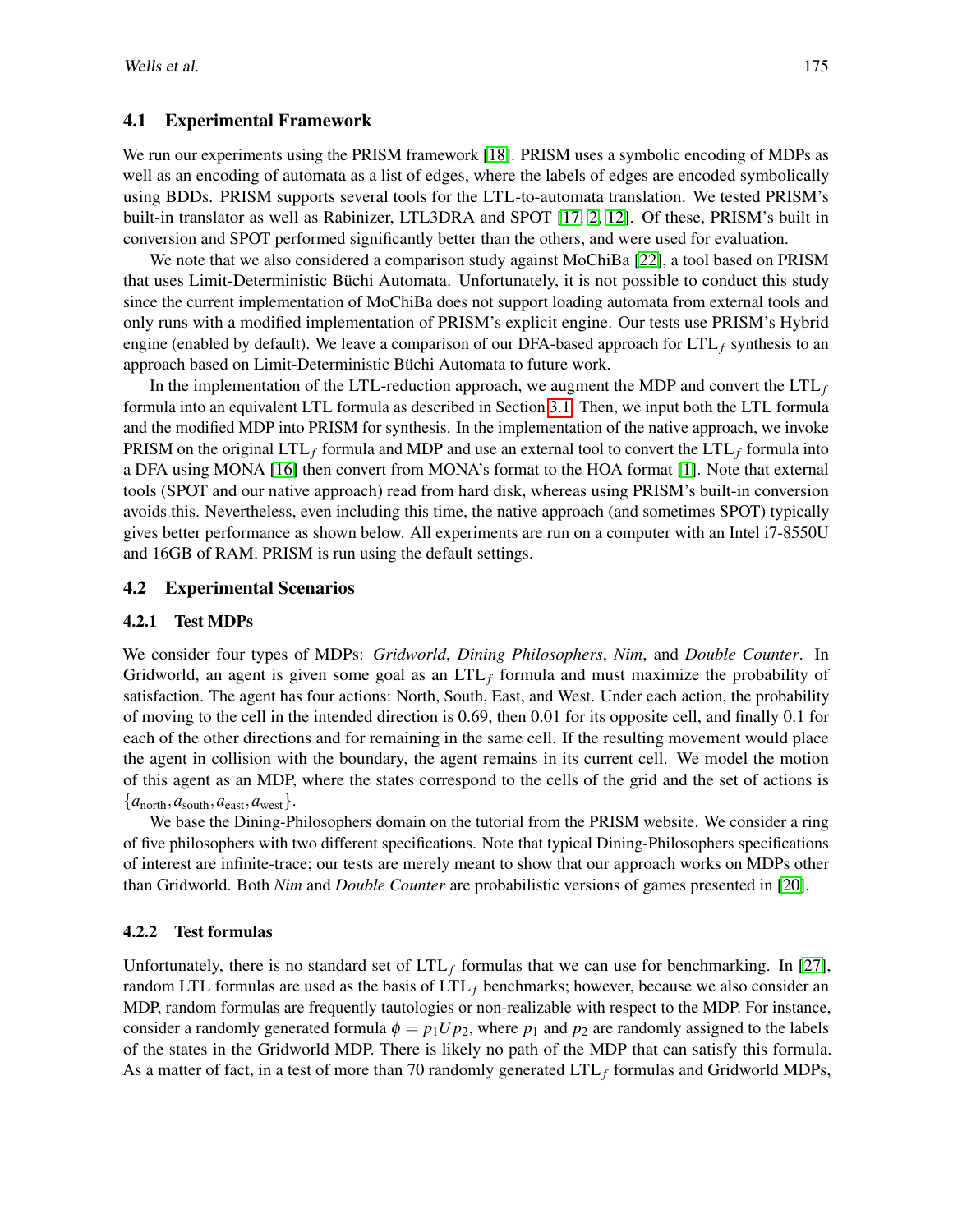only one was "interesting" (yielding probability between zero and one) on the corresponding MDP. For benchmarking, the interest is in sets of formulas that make sense in a probabilistic setting.

Therefore, as the first set of test formulas for the *Gridworld* MDP, we considered a natural finite-trace specification where the agent has *n* goals to accomplish in any order, as well as a "safety" property where it must globally avoid some states. This is typical of e.g., a robotics domain [\[14\]](#page-14-2). We use Fn to denote this formula for a given *n*. For the second set of test formulas, we keep regions to visit and avoid but introduce some ordering and repeat visits. OS is a short formula introducing order and OL is a longer formula that also contains nested temporal operators. All formulas are given in the appendix of the online version [\[26\]](#page-15-9).

For the *Dining Philosophers* domains, typical examples focus on infinite-run properties. We test several finite-run properties on these domains. These properties are meant to illustrate our tool on an MDP other than Gridworld, but are not representative of typical finite-trace properties. One version (D5) asserts that all philosophers must eat at least once. The other  $(D5C)$  is a more complex property involving orders of eating. Both formulas are available in the appendix of the online version [\[26\]](#page-15-9).

For *Nim*, the game of Nim is played against a stochastic opponent. To increase difficulty, the specifications require that randomly chosen stack heights are to be reached or avoided by the system player. For *Double Counter*, two four-bit binary counters are used. One counter is controlled by a stochastic environment, and the other is controlled by the system. The aim of the system is to make its counter match that of the environment.

#### 4.3 Experimental Results

We provide experiments varying the complexity of the formulas and of the MDPs. Total runtime is shown in seconds. We refer to the translation to LTL as the "LTL pipeline" and the translation to a DFA via MONA as the "Native pipeline." All plots are best viewed in color.

#### 4.3.1 Automata Construction

First we measure how the length of the formula affects the synthesis computation time. For all of these experiments, we use a  $10 \times 10$  Gridworld as the original MDP. For small formulas, the time needed to read the HOA file from hard disk outweighs the shorter construction time and smaller automata of the native approach as shown in [Figure 3a.](#page-11-0) For formulas longer than F3, the native approach offers better computation time (e.g., see [Figure 3b](#page-11-0) and [Figure 3c\)](#page-11-0).

PRISM successfully builds automata for formulas up to  $\mathbf{F9}$ . In [Figure 3d,](#page-11-0) we highlight the superiority of the native approach in constructing the automaton for F10. For this formula, PRISM runs out of memory when constructing the automaton according to the LTL pipeline. SPOT completes for F10 but runs out of memory on F11. MONA works for formulas up to F17, which takes 8.586 seconds to compute, though writing the resulting file to disk is prohibitively expensive (the file is larger than 10GB). MONA runs out of memory constructing the automaton for F18.

We also considered a Gridworld with random obstacles [\(Figure 3e\)](#page-11-0) and with hallways [\(Figure 3f\)](#page-11-0), both with the formula F9. Finally, we consider two other formulas (OS and OL) in [Figure 3g](#page-11-0) and [Figure 3h](#page-11-0) to demonstrate that our improvement is not tied to the specific form of the specification.

For the Dining-Philosophers example, we consider five philosophers. Again, our results show that the native pipeline is faster and more memory efficient than the other approaches for automata construction [\(Figure 3l\)](#page-11-0). However, the Dining-Philosophers example illustrates an issue where PRISM's built-in automata translation sometimes constructs automata such that computing the maximal accepting endcomponent using BDDs within PRISM is significantly faster [\(Figure 3k\)](#page-11-0). The automata construction is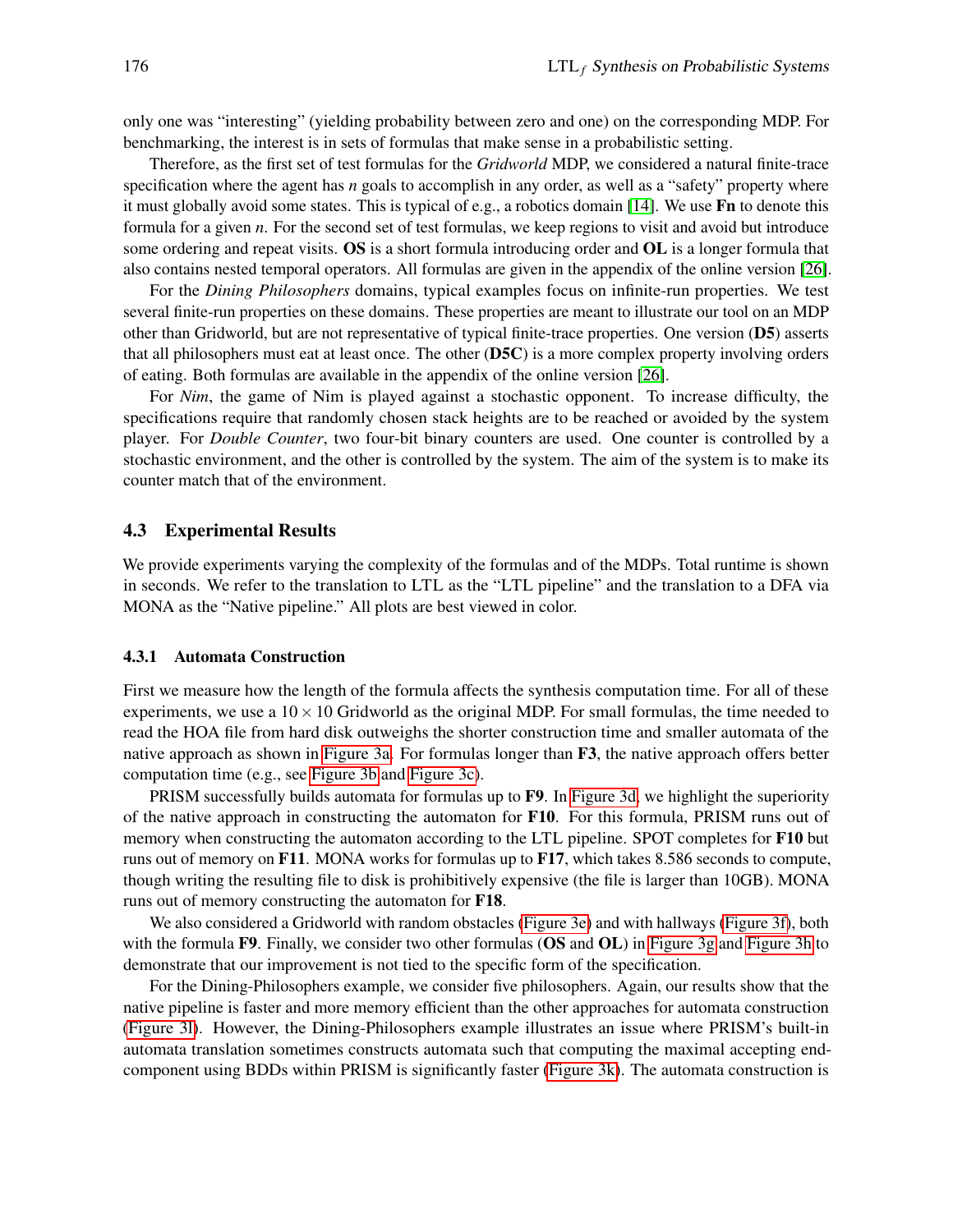<span id="page-11-0"></span>

Figure 3: Runtime results for the Gridworld and Dining Philosophers MDPs with the LTL (PRISM and SPOT) and native pipelines.

still slower than both SPOT and our native approach, and the automata returned have more states, but the BDD representation is more efficient. This issue affects some automata, not only for our tool, but also for other external tools we tested. This means not only automata construction and size, but also the BDD representation are important for overall runtime. However, PRISM's built-in translator's memory usage scales more poorly than SPOT or our native approach. On a more complex formula [Figure 3l,](#page-11-0) PRISM's built-in construction runs out of memory, even though SPOT and the native approach can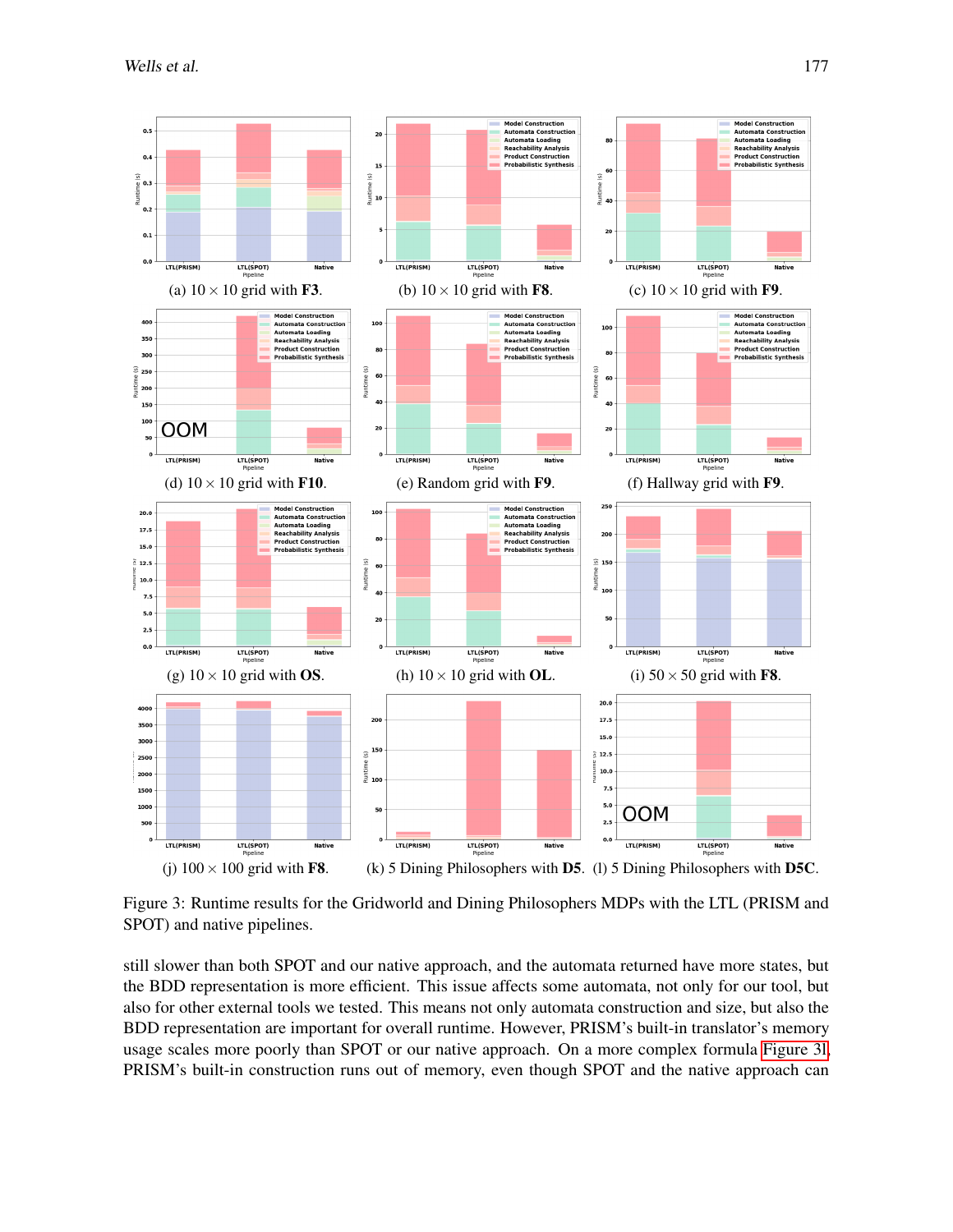finish construction in less than ten seconds. Thus, for sufficiently complex formulas, PRISM's built-in translation is not viable. This suggests a need for automata construction methods that are not only more efficient but also produce automata that work well within PRISM.

In the Nim game, the native approach far outperforms both PRISM and PRISM with SPOT [\(Figure 4a\)](#page-12-0). In the Double-Counter game, PRISM runs out of memory and PRISM with SPOT times out after more than 3 hours, whereas the native approach completes synthesis is less than 5 seconds.

<span id="page-12-0"></span>

Figure 4: Runtime results for the Nim and Double-Counter games. Overall we observe that for

large formulas the native pipeline offers significantly better scalability than the LTL pipeline (tested with PRISM's built-in translator, SPOT, Rabinizer, and LTL3DRA automata translators). With an implementation that does not access the hard disk, we expect even better performance of the native pipeline.

#### 4.3.2 Automata Size

The DFA generated by the native pipeline is minimal and typically much smaller than the LTL pipeline's DRA. SPOT and PRISM typically produce similarly sized DRAs. Because we take the product of the input MDP with these automata, we expect the size of the resulting product to be smaller in the native pipeline. [Table 1](#page-13-0) shows the automaton sizes for the various formulas. [Table 2](#page-13-1) shows the sizes of the product MDPs for the LTL and native pipelines respectively.

Interestingly, while the size of the DFA obtained from MONA is roughly half the size of the DRA constructed by PRISM, the final sizes of the products of the MDP and the automata are comparable for both approaches. The number of states, transitions and nondeterministic choices are all measured after reachability analysis is performed. We see time savings in the reachability analysis and product construction phases (both about two times faster), but the final products are similar in size. However, the product from the native pipeline has fewer nondeterministic transitions than the product from the LTL pipeline. The improvements from this are small relative to the time it takes to construct a large gridworld MDP [\(Figure 3j\)](#page-11-0).

Examples of this are shown in [Figure 3i](#page-11-0) and [Figure 3j.](#page-11-0) Note that the majority of the computation time is spent constructing the MDPs. For the LTL pipeline, this construction takes slightly longer time because of the augmented MDP. It is important to note that the native approach allows us to use larger formulas with these models whereas the LTL pipeline is limited to **F10** or smaller.

In summary, we observe that the native pipeline is the most efficient in terms of both runtime and memory. There are two possible drawbacks to the native pipeline. First, it requires reading from disk, which for small formulas negates the advantage in automata construction time. Second, PRISM's built-in automata translation sometimes constructs automata whose BDD representations work better within PRISM than automata from any external tools we tested [\(Figure 3k\)](#page-11-0).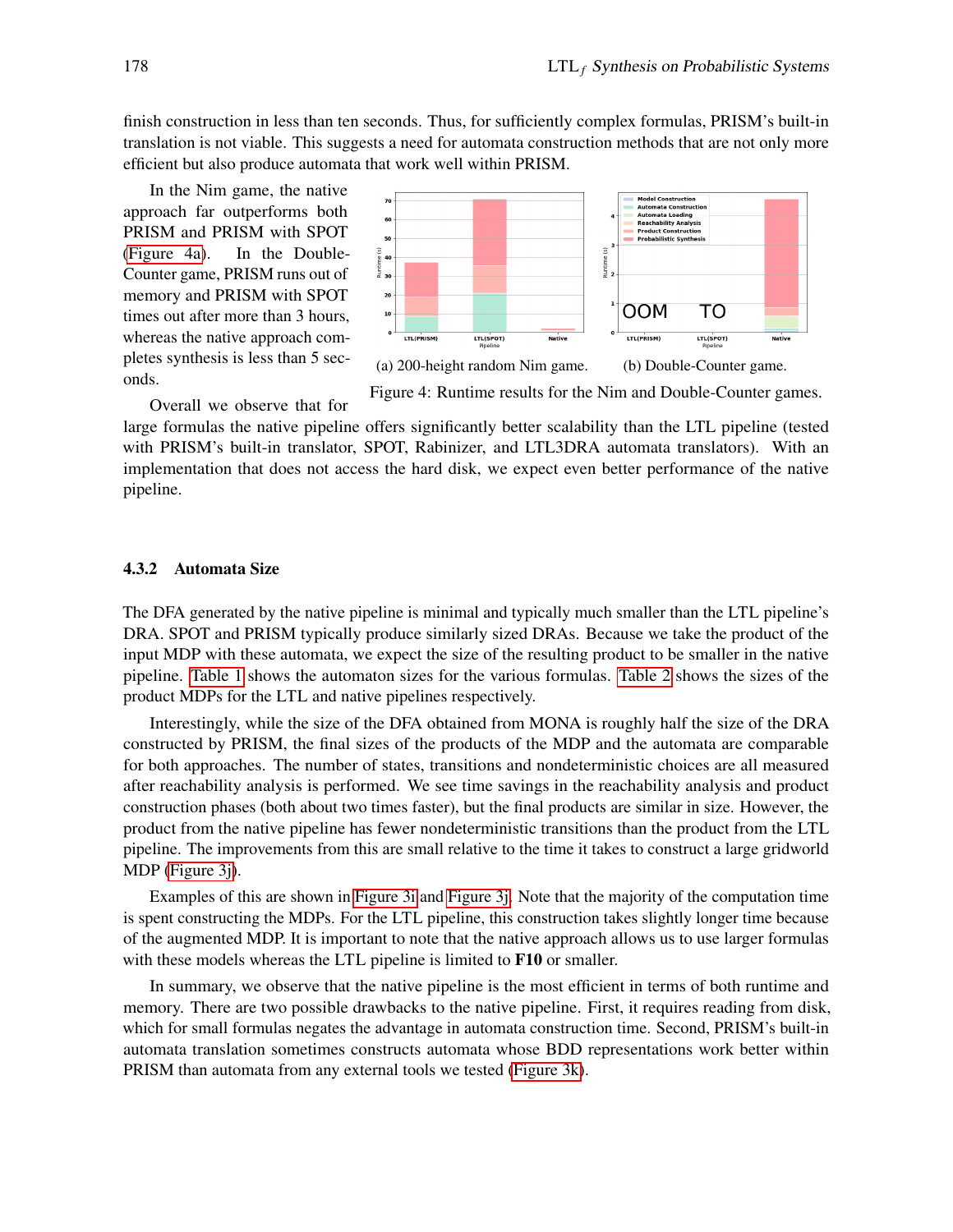<span id="page-13-0"></span>

|                   | F3 | F8  | F0    | <b>F10</b> | OS  | OL    | D <sub>5</sub>       | D5C | <b>Nim</b> | <b>Counter</b> |
|-------------------|----|-----|-------|------------|-----|-------|----------------------|-----|------------|----------------|
| <b>DRA</b> states | 10 | 512 | 1.027 | NA         | 515 | 1.028 | 67                   | NA  | 701        | NA             |
| DFA states        |    | 258 | 514   | .026       | 258 | 259   | $\mathcal{L}$<br>ر ر | 29  |            | 130            |

Table 1: Sizes of the automata from LTL (DRA) and native (DFA) pipelines.

<span id="page-13-1"></span>

|                      | $10x10$ F3 | $10x10$ F <sub>8</sub> | 10x10F9       | 50x50 F8              | 100x100 F8   | 10x10 F10 | $10x10$ OS |
|----------------------|------------|------------------------|---------------|-----------------------|--------------|-----------|------------|
| States (LTL)         | 890        | 24,678                 | 48.998        | 641.478               | 2.568.978    | NA        | 24,678     |
| States (Native)      | 881        | 24,421                 | 48,485        | 641,221               | 2,568,721    | 96357     | 24,421     |
| Transitions (LTL)    | 17.130     | 475,030                | 942,742       | 13.265.398            | 53, 537, 298 | NA        | 475,030    |
| Transitions (Native) | 16,256     | 450,468                | 893,760       | 12,623,936            | 50,968,336   | 1775424   | 450,368    |
| Choices (LTL)        | 4.410      | 122.358                | 242,934       | 3,206,358             | 12,843,858   | NA        | 122,358    |
| Choices (Native)     | 3,524      | 97,684                 | 193,940       | 2,564,884             | 10,274,884   | 385428    | 97,684     |
|                      |            |                        |               |                       |              |           |            |
|                      | <b>OL</b>  | $10x10$ rand           | $10x10$ halls | 5 Phil D <sub>5</sub> | 5 Phil D5C   | Nim       | Counter    |
| States (LTL)         | 24,935     | 44,253                 | 19.476        | 4.548.220             | <b>NA</b>    | 2115      | NA.        |
| States (Native)      | 24.519     | 43.740                 | 19.187        | 1.476.976             | 93,068       | 404       | 449        |
| Transitions (LTL)    | 475.287    | 804,097                | 310,996       | 46,948,710            | NA.          | 8343      | <b>NA</b>  |
| Transitions (Native) | 452,172    | 759,856                | 291,536       | 7,891,750             | 494,420      | 1205      | 908        |
| Choices (LTL)        | 122,615    | 219,209                | 96.220        | 44,059,330            | <b>NA</b>    | 6297      | NA.        |

Table 2: Sizes of the product MDP in the LTL pipeline and native pipelines.

# 5 Conclusion

We introduced the problem of LTL<sub>f</sub> synthesis for probabilistic systems and presented two approaches. The first one is a reduction of LTL<sub>f</sub> to LTL with a corresponding augmentation of the MDP. The second approach uses native tools to construct an automaton and then takes the product of this automaton with the MDP to construct a product MDP that can be used for synthesis through standard techniques. We showed that this native approach offers better scalability than the reduction to LTL. Our work opens the door to the use of  $LTL_f$  synthesis on practical domains such as robotics, cf. [\[14\]](#page-14-2). Our tool is on GitHub [\[25\]](#page-15-6).

For future work we would like to expand our results to include probability minimization (c.f. [The](#page-7-0)[orem 1\)](#page-7-0). Our native approach extends easily, but there are subtleties that prevent applying the LTL pipeline to minimization. We are also interested in a fully symbolic methodology, where the automaton is represented symbolically and the product is also taken symbolically. The experiment in [Figure 3k](#page-11-0) and our experiences with MoChiBa both indicate that implementing LTL*<sup>f</sup>* methods optimized for PRISM may be more efficient than external tools. We are also interested in applying the work to robotics domains.

Acknowledgments Work on this project by AMW has been supported by NASA 80NSSC17K0162; by ML has been supported by the University of Colorado Boulder Autonomous Systems Interdisciplinary Research Theme and the NSF Centerfor Unmanned Aircraft Systems; by LEK has been supported in part by NSF grant IIS-1830549; and by MYV has been supported in part by NSF grants IIS-1527668, CCF-1704883, IIS-1830549, and an award from the Maryland Procurement Office. The authors would like to thank Gabriel Santos and Joachim Klein from the University of Oxford for their insightful comments and suggestions for efficient implementation of the framework in PRISM. We would like to thank Salomon Sikert from the Technical University of Munich for his aid in running MoChiBa.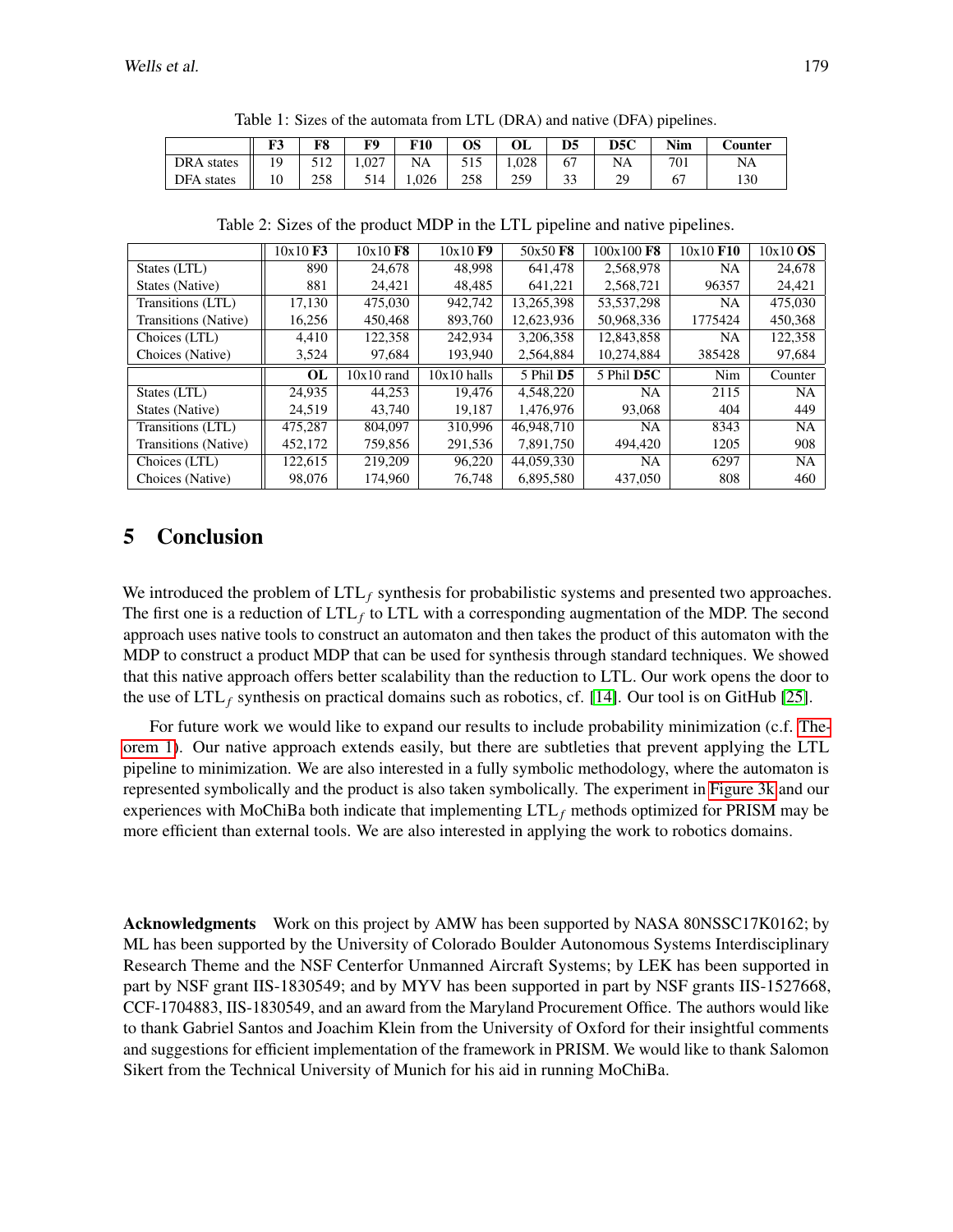# References

- <span id="page-14-17"></span>[1] Tomáš Babiak, František Blahoudek, Alexandre Duret-Lutz, Joachim Klein, Jan Křetínský, David Müller, David Parker & Jan Strejček (2015): *The Hanoi Omega-Automata Format*. In: Computer Aided Verification, Springer Intl. Publishing, Cham, pp. 479–486, doi[:10.1007/978-3-319-21690-4](http://dx.doi.org/10.1007/978-3-319-21690-4_31) 31.
- <span id="page-14-15"></span>[2] Tomáš Babiak, František Blahoudek, Mojmír Křetínský & Jan Strejček (2013): *Effective translation of LTL to deterministic Rabin automata: Beyond the (F, G)-fragment*. In: Automated Technology for Verification and Analysis, Springer, pp. 24–39, doi[:10.1007/10722167](http://dx.doi.org/10.1007/10722167_21) 21.
- <span id="page-14-8"></span>[3] Fahiem Bacchus, Craig Boutilier & Adam Grove (1996): *Rewarding Behaviors*. In: Proc. of the Thirteenth Natl. Conf. on Artificial Intelligence - Volume 2, AAAI96, AAAI Press, p. 11601167.
- <span id="page-14-9"></span>[4] Fahiem Bacchus, Craig Boutilier & Adam Grove (1997): *Structured Solution Methods for Non-Markovian Decision Processes*. In: Proc. of the (AAAI-97) and (IAAI-97), AAAI97/IAAI97, AAAI Press, p. 112117.
- <span id="page-14-0"></span>[5] Christel Baier & Joost-Pieter Katoen (2008): *Principles of Model Checking*. The MIT Press.
- <span id="page-14-11"></span>[6] Ronen I. Brafman, Giuseppe De Giacomo & Fabio Patrizi (2018): *LTLf/LDLf Non-Markovian Rewards*. In: Proc. of (AAAI-18), (IAAI-18), and (EAAI-18), New Orleans, Louisiana, USA, February 2-7, 2018, AAAI Press, pp. 1771–1778.
- <span id="page-14-10"></span>[7] Alberto Camacho, Oscar Chen, Scott Sanner & Sheila A. McIlraith (2017): *Non-Markovian Rewards Expressed in LTL: Guiding Search Via Reward Shaping*. In: SOCS.
- <span id="page-14-13"></span>[8] Costas Courcoubetis & Mihalis Yannakakis (1995): *The Complexity of Probabilistic Verification*. J. ACM 42(4), pp. 857–907, doi[:10.1145/210332.210339.](http://dx.doi.org/10.1145/210332.210339)
- <span id="page-14-6"></span>[9] Luca De Alfaro (1998): *Formal Verification of Probabilistic Systems*. Ph.D. thesis, Stanford, CA, USA.
- <span id="page-14-3"></span>[10] Giuseppe De Giacomo & Moshe Y Vardi (2013): *Linear Temporal Logic and Linear Dynamic Logic on Finite Traces.* In: Intl. Joint Conf. on Artificial Intelligence (IJCAI), 13, pp. 854–860.
- <span id="page-14-4"></span>[11] Giuseppe De Giacomo & Moshe Y Vardi (2015): *Synthesis for LTL and LDL on Finite Traces*. In: Intl. Joint Conf. on Artificial Intelligence (IJCAI), 15, pp. 1558–1564.
- <span id="page-14-16"></span>[12] Alexandre Duret-Lutz, Alexandre Lewkowicz, Amaury Fauchille, Thibaud Michaud, Etienne Renault & ´ Laurent Xu (2016): *Spot 2.0 — a framework for LTL and* ω*-automata manipulation*. In: Automated Technology for Verification and Analysis (ATVA'16), Lecture Notes in Computer Science 9938, Springer, pp. 122–129, doi[:10.1007/3-540-60915-6](http://dx.doi.org/10.1007/3-540-60915-6_6) 6.
- <span id="page-14-5"></span>[13] Keliang He, Morteza Lahijanian, Lydia E Kavraki & Moshe Y Vardi (2018): *Automated Abstraction of Manipulation Domains for Cost-Based Reactive Synthesis*. IEEE Robotics and Automation Letters 4(2), pp. 285–292, doi[:10.1109/LRA.2018.2889191.](http://dx.doi.org/10.1109/LRA.2018.2889191)
- <span id="page-14-2"></span>[14] Keliang He, Andrew M Wells, Lydia E Kavraki & Moshe Y Vardi (2019): *Efficient Symbolic Reactive Synthesis for Finite-Horizon Tasks*. In: 2019 Intl. Conf. on Robotics and Automation (ICRA), IEEE, pp. 8993–8999, doi[:10.1109/ICRA.2019.8794170.](http://dx.doi.org/10.1109/ICRA.2019.8794170)
- <span id="page-14-1"></span>[15] Keling He, Morteza Lahijanian, Lydia E. Kavraki & Moshe Y. Vardi (2017): *Reactive Synthesis for Finite Tasks Under Resource Constraints*. In: Int. Conf. on Intelligent Robots and Systems (IROS), IEEE, Vancouver, BC, Canada, pp. 5326–5332, doi[:10.1109/IROS.2017.8206426.](http://dx.doi.org/10.1109/IROS.2017.8206426)
- <span id="page-14-12"></span>[16] Jesper G Henriksen, Jakob Jensen, Michael Jørgensen, Nils Klarlund, Robert Paige, Theis Rauhe & Anders Sandholm (1995): *Mona: Monadic second-order logic in practice*. In: Intl. Workshop on Tools and Algorithms for the Construction and Analysis of Systems, Springer, pp. 89–110, doi[:10.1007/3-540-60630-0](http://dx.doi.org/10.1007/3-540-60630-0_5)\_5.
- <span id="page-14-14"></span>[17] Jan Kˇret´ınsky, Tobias Meggendorfer, Salomon Sickert & Christopher Ziegler (2018): ´ *Rabinizer 4: From LTL to Your Favourite Deterministic Automaton*. In: Computer Aided Verification, Springer International Publishing, Cham, pp. 567–577, doi[:10.1007/978-3-319-46520-3](http://dx.doi.org/10.1007/978-3-319-46520-3_9) 9.
- <span id="page-14-7"></span>[18] M. Kwiatkowska, G. Norman & D. Parker (2011): *PRISM 4.0: Verification of Probabilistic Real-time Systems*. In: Proc. 23rd Intl. Conf. on Computer Aided Verification (CAV'11), LNCS 6806, Springer, pp. 585–591, doi[:10.1007/3-540-45657-0](http://dx.doi.org/10.1007/3-540-45657-0_17) 17.